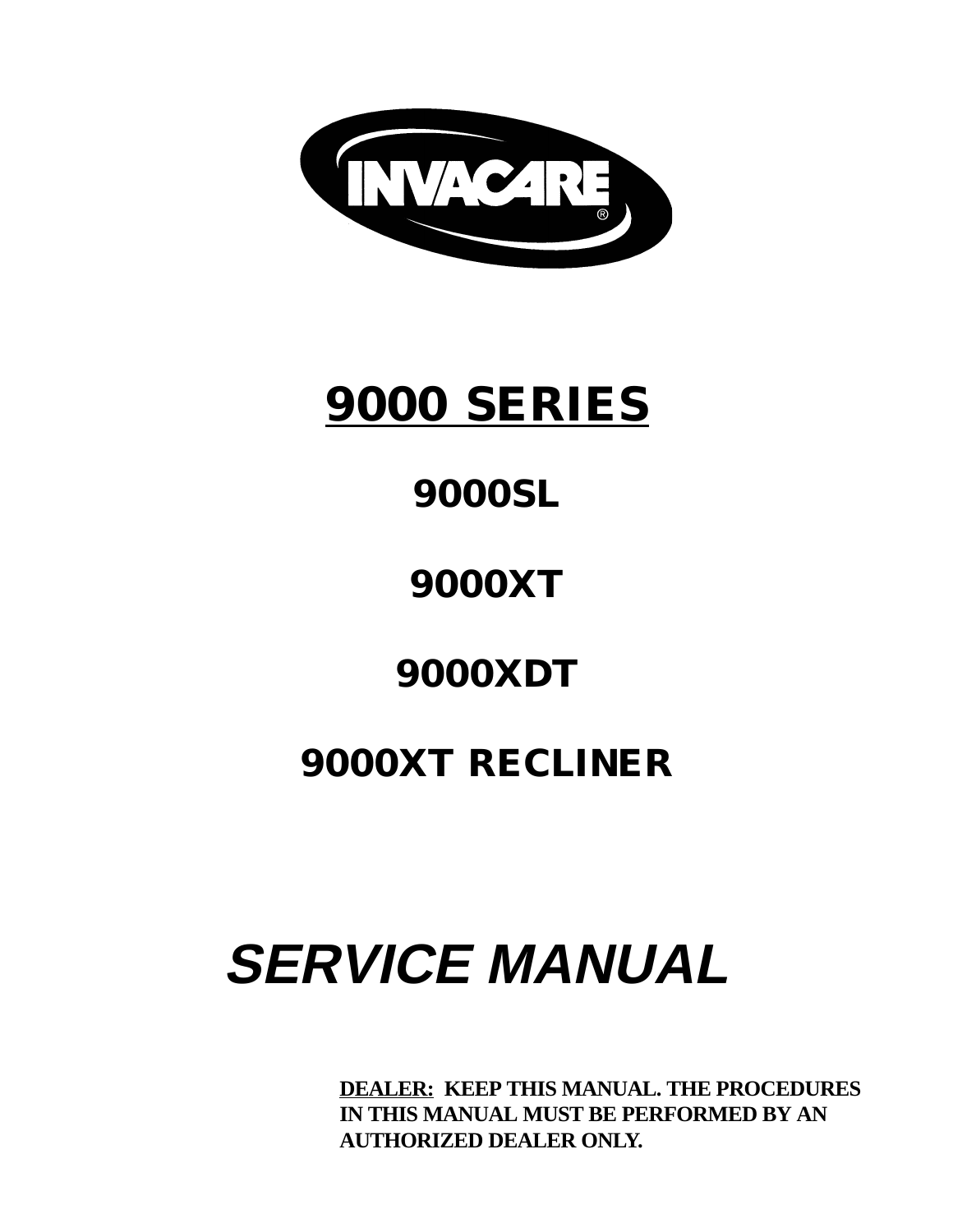### **WARNING**

**DO NOT OPERATE THIS EQUIPMENT WITHOUT FIRST READING AND UNDERSTANDING THIS MANUAL. IF YOU ARE UNABLE TO UNDERSTAND THE WARNINGS, CAUTIONS, AND INSTRUCTIONS, CONTACT A HEALTHCARE PROFESSIONAL, DEALER OR TECHNICAL PERSONNEL IF APPLICABLE BEFORE ATTEMPTING TO USE THIS EQUIPMENT - OTHERWISE INJURY OR DAMAGE MAY RESULT.**

### **SAVE THESE INSTRUCTIONS**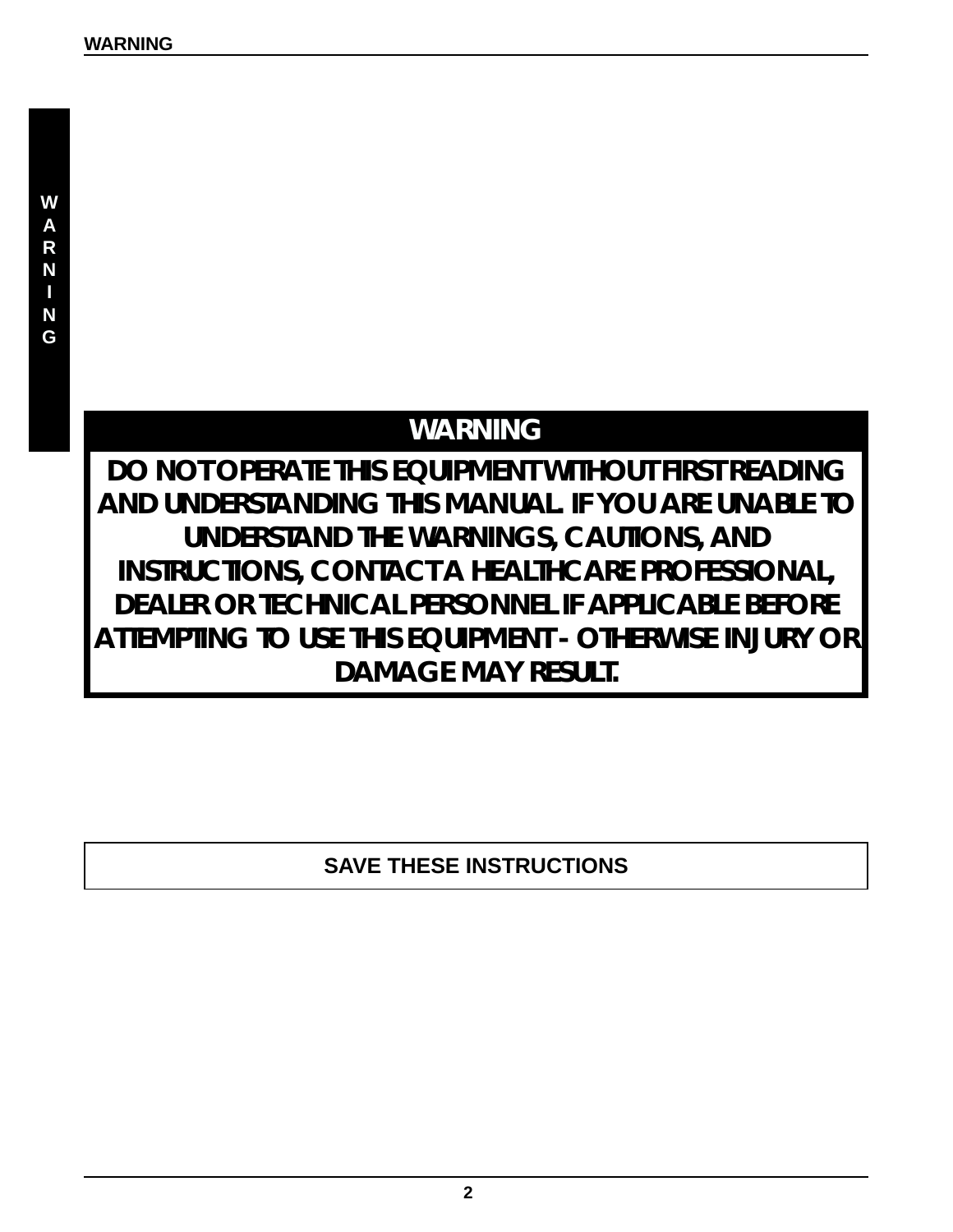### **TABLE OF CONTENTS**

NOTE: The information in this owner's manual applies to the 9000 SL, 9000 XT, 9000 XT RECLINER and the 9000 XDT wheelchairs except where specified.

| <b>TROUBLESHOOTING/MAINTENANCE  8</b>                                |
|----------------------------------------------------------------------|
| <b>PROCEDURE 1 - GENERAL GUIDELINES  9</b>                           |
|                                                                      |
| <b>PROCEDURE 2 - SEAT AND BACK  11</b>                               |
| <b>ADJUSTING BACK ANGLE - 9000XT</b><br><b>ADJUSTABLE BACK MODEL</b> |
| <b>WHEELCHAIRS ONLY  11</b>                                          |
| <b>ADJUSTING THE SEAT WIDTH  12</b>                                  |
| PROCEDURE 3 - FRONT CASTERS 14                                       |
| <b>FRONT CASTER MOUNTING</b>                                         |
|                                                                      |
| PROCDURE 4 - SEAT-TO-FLOOR HEIGHT 15                                 |
| <b>CHANGING SEAT-TO-FLOOR HEIGHT  15</b>                             |

| PROCEDURE 5 - RECLINER  21                                      |
|-----------------------------------------------------------------|
| <b>REPLACING THE RELEASE HANDLE  21</b>                         |
| ADJUSTING THE TENSION OF THE                                    |
| <b>REPLACING THE CABLE ASSEMBLY  22</b>                         |
| DISCONNECTING/CONNECTING THE<br><b>LOWER CABLE ASSEMBLY  23</b> |
| REPLACING THE THREADED SECTOR  25                               |
| <b>REPLACING THE LOCKING ROD  25</b>                            |
| <b>REPLACING THE BACK TUBE  26</b>                              |
| REMOVING/INSTALLING THE SPRING                                  |
| <b>REPLACING THE RECLINER TUBE  28</b>                          |
| <b>ADJUSTING THE SEAT WIDTH  29</b>                             |
|                                                                 |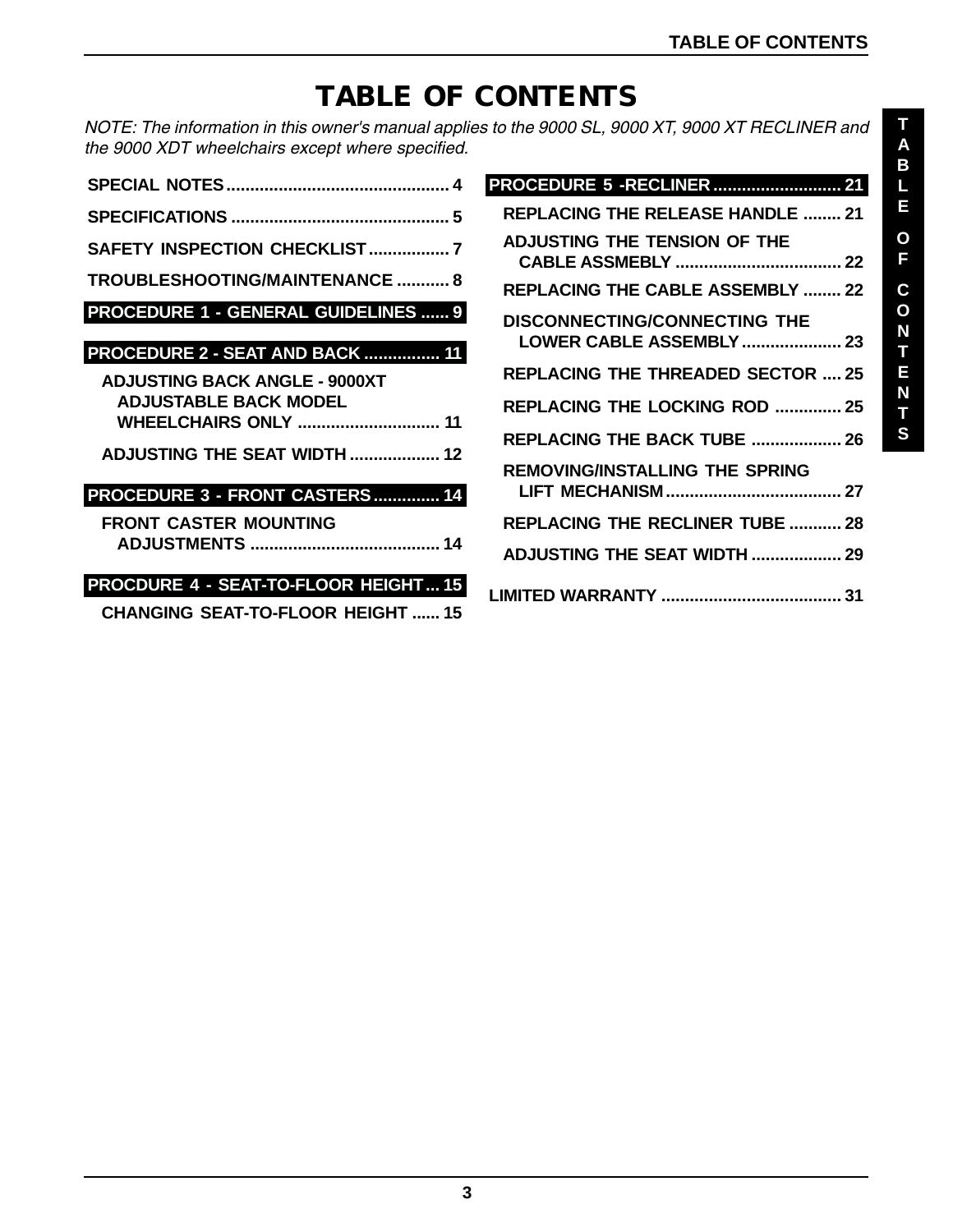### **SPECIAL NOTES**

**WARNING/CAUTION notices as used in this manual apply to hazards or unsafe practices which could result in personal injury or property damage.**

#### **NOTICE**

**THE INFORMATION CONTAINED IN THIS DOCUMENT IS SUBJECT TO CHANGE WITH-OUT NOTICE.**

#### **WHEELCHAIR USER**

**As a manufacturer of wheelchairs, Invacare endeavors to supply a wide variety of wheelchairs to meet many needs of the end user. However, final selection of the type of wheelchair to be used by an individual rests solely with the user and his/her healthcare professional capable of making such a selection.**

#### **WHEELCHAIR TIE-DOWN RESTRAINTS AND SEAT RESTRAINTS**

**Invacare recommends that wheelchair users NOT be transported in vehicles of any kind while in wheelchairs. As of this date, the Department of Transportation has not approved any tie-down systems for transportation of a user while in a wheelchair, in a moving vehicle of any type.**

**It is Invacare's position that users of wheelchairs should be transferred into appropriate seating in vehicles for transportation and use be made of the restraints made available by the auto industry. Invacare cannot and does not recommend any wheelchair transportation systems.**

**AS REGARDS RESTRAINTS - SEAT POSITIONING STRAPS - IT IS THE OBLIGATION OF THE DME DEALER, THERAPISTS AND OTHER HEALTHCARE PROFESSIONALS TO DE-TERMINE IF A SEATING RESTRAINT IS REQUIRED TO ENSURE THE SAFE OPERATION OF THIS EQUIPMENT BY THE USER. SERIOUS INJURY CAN OCCUR IN THE EVENT OF A FALL FROM A WHEELCHAIR.**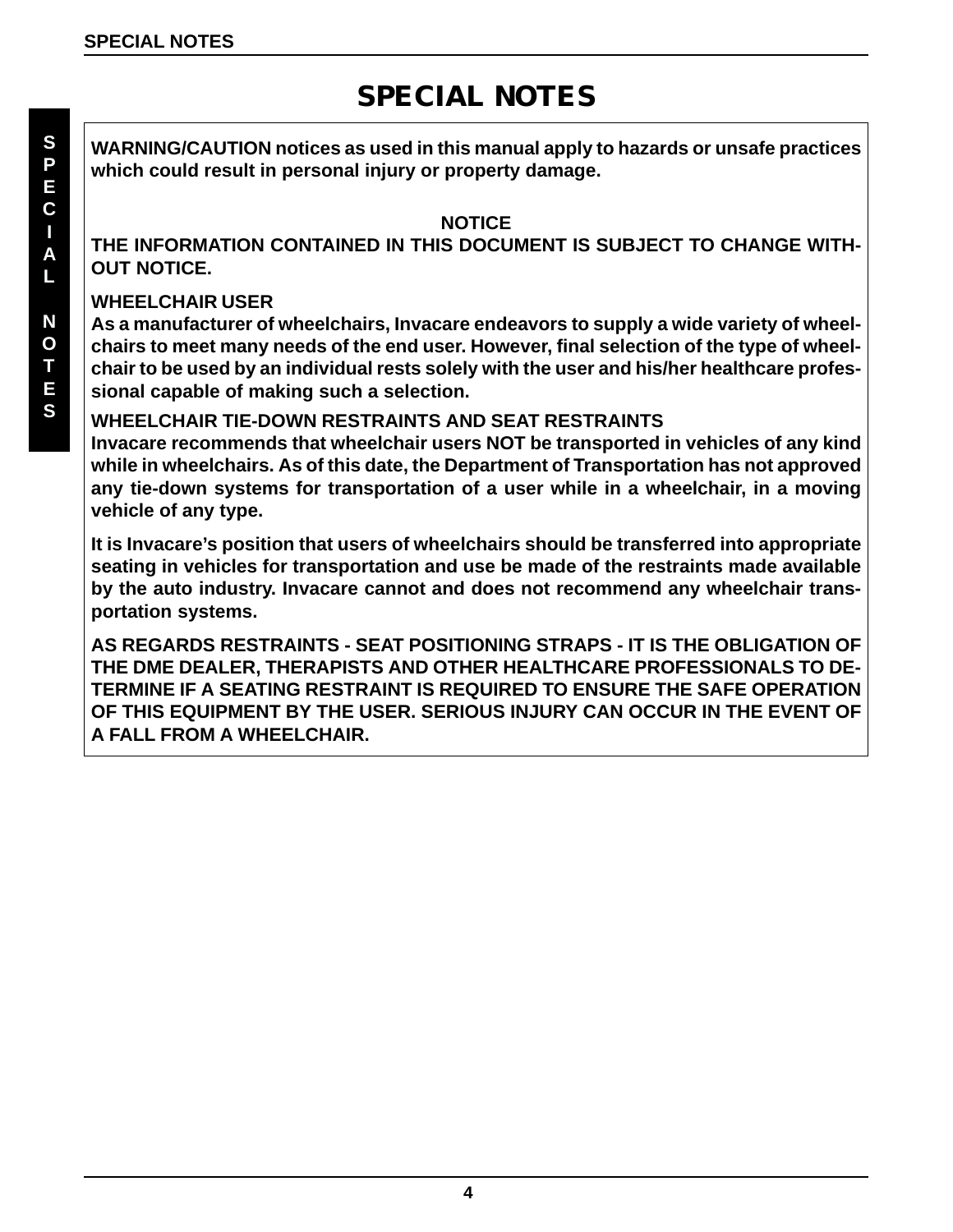### **SPECIFICATIONS**

|                                                                                                   |                       | 9000SL                                                                                                                                                               | 9000XT                                                                                                                                                                        | 9000XT RECLINER                                                                                                                 | 9000XDT                                                                                                                                                                        |
|---------------------------------------------------------------------------------------------------|-----------------------|----------------------------------------------------------------------------------------------------------------------------------------------------------------------|-------------------------------------------------------------------------------------------------------------------------------------------------------------------------------|---------------------------------------------------------------------------------------------------------------------------------|--------------------------------------------------------------------------------------------------------------------------------------------------------------------------------|
|                                                                                                   | <b>Overall Width:</b> | 23 or 25-inches                                                                                                                                                      | $\overline{21}$ , 22, 23, 25, 27<br>or 29-inches                                                                                                                              | 23, 25, 27, 28, 29<br>or 31-inches                                                                                              | 23, 25, 27 or<br>29-inches                                                                                                                                                     |
| <b>Overall Depth</b><br>(w/ riggings):                                                            |                       | 43-1/2-inches                                                                                                                                                        | 43-1/2-inches                                                                                                                                                                 | 46-inches                                                                                                                       | 45-1/2-inches                                                                                                                                                                  |
| <b>Seat Width:</b>                                                                                |                       | 16, 18, or 20-inches                                                                                                                                                 | 14, 15, 16, 18, 20<br>or 22-inches                                                                                                                                            | 14, 16, 18, 19, 20<br>or 22-inches                                                                                              | 16, 18, 20 or<br>22-inches                                                                                                                                                     |
| <b>Seat Depth:</b>                                                                                |                       | 16 or 18-inches                                                                                                                                                      | 16, 17 and<br>18- inches                                                                                                                                                      | 16, 17 and<br>18-inches                                                                                                         | 16, 17, 18-inches<br>or 19 and<br>20-inches                                                                                                                                    |
| Seat-to-Floor<br><b>Tall/Adult:</b><br>F<br>R<br>Α<br>Μ<br><b>Adult/Hemi:</b><br>E<br>S<br>т<br>Υ |                       | N/A                                                                                                                                                                  | N/A                                                                                                                                                                           | ◆ 17-1/2, 18-1/2,<br>and 19-1/2-inches                                                                                          |                                                                                                                                                                                |
|                                                                                                   |                       | 15-1/2, 16-1/2, 17-<br>$1/2$ , 18-1/2 and<br>$19-1/2$ -inches                                                                                                        | $15-1/2$ , $16-1/2$ ,<br>17-1/2, 18-1/2<br>and 19-1/2 -<br>inches                                                                                                             | N/A                                                                                                                             | N/A                                                                                                                                                                            |
| L<br>E<br>S                                                                                       | <b>Super Hemi:</b>    | N/A                                                                                                                                                                  | $13-1/2$ and<br>$14-1/2$ -inches                                                                                                                                              | N/A                                                                                                                             | N/A                                                                                                                                                                            |
| <b>Back Style:</b>                                                                                |                       | Sectional - 1-inch<br>increments                                                                                                                                     | Adjustable -<br>1-inch increments<br>Adjustable Angle<br>$-85^{\circ}$ to 110 $^{\circ}$<br>range in 5° incre-<br>ments (Optional)                                            | Reclining                                                                                                                       | Adjustable -<br>1-inch increments                                                                                                                                              |
|                                                                                                   | <b>Back Height:</b>   | 15, 16, 17-inches<br>-or-<br>17, 18, 19-inches                                                                                                                       | 15, 16, 17, 18<br>and 19-inches                                                                                                                                               | 23-inches<br>or 34-inches<br>with Headrest                                                                                      | 15, 16, 17, 18<br>and 19-inches                                                                                                                                                |
| <b>Arm Styles:</b>                                                                                |                       | Swing Back,<br>Space Saver,<br>Desk/Full Length<br>and Fixed/<br>Adjustable Height<br>(Desk Length,<br><b>Swing Back,</b><br><b>Fixed Height</b><br>Arms - Standard) | Swing Back,<br>Desk/Full Length,<br>Space Saver/<br>Conventional and<br>Fixed/Adjustable<br>Height (Desk<br>Length, Space<br>Saver, Fixed<br><b>Height Arms-</b><br>Standard) | Conventional,<br>Desk/Full Length,<br>and Fixed/<br>Adjustable Height<br>(Desk Length,<br><b>Fixed Height</b><br>Arms-Standard) | Swing Back,<br>Desk/Full Length,<br>Space Saver/<br>Conventional and<br>Fixed/Adjustable<br>Height (Desk<br>Length, Space<br>Saver, Fixed<br><b>Height Arms -</b><br>Standard) |
| <b>Front Riggings:</b>                                                                            |                       | Swingaway<br>Footrests and<br><b>Elevating Legrests</b>                                                                                                              | Swingaway<br>Footrests and<br><b>Elevating Legrests</b>                                                                                                                       | Swingaway<br>Footrests and<br><b>Elevating Legrests</b>                                                                         | Swingaway<br>Footrests and<br><b>Elevating Legrests</b>                                                                                                                        |

 Seat to Floor heights for the 9000XT Recliner are obtained through different size rear wheels and front caster mounting adjustments. Different frame styles DO NOT apply.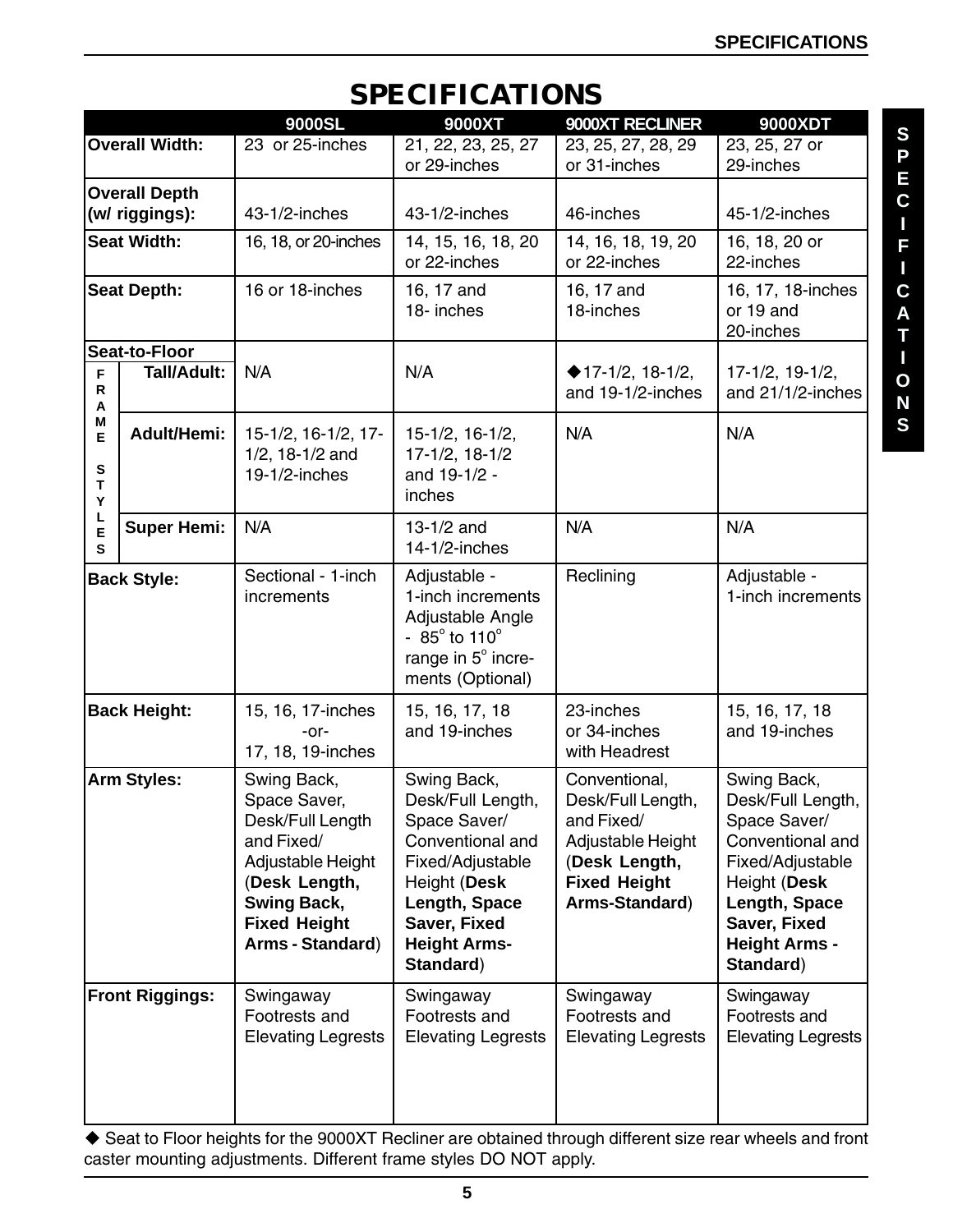**S P E C I F I C A T I O N S**

### **SPECIFICATIONS (CONTINUED)**

|                                      | 9000SL                                                                                                                                                                         | 9000XT                                                                                                                                                                                                                 | 9000XT RECLINER                                                                                                                                                                         | 9000XDT                                                                                                                                                                                 |
|--------------------------------------|--------------------------------------------------------------------------------------------------------------------------------------------------------------------------------|------------------------------------------------------------------------------------------------------------------------------------------------------------------------------------------------------------------------|-----------------------------------------------------------------------------------------------------------------------------------------------------------------------------------------|-----------------------------------------------------------------------------------------------------------------------------------------------------------------------------------------|
| <b>Rear Axle:</b>                    | Permanent<br>(Standard) and<br>Quick-Release                                                                                                                                   | Permanent<br>(Standard) and<br>Quick-Release                                                                                                                                                                           | <b>Permanent Only</b>                                                                                                                                                                   | <b>Permanent Only</b>                                                                                                                                                                   |
| <b>Rear Wheels:</b>                  | 20, 22 and 24-inch<br>Composite;<br>Urethane,<br>Pneumatic or<br>Pneumatic-Flat<br>Free Insert -<br>(Standard:<br>24-inch<br><b>Composite</b><br>Urethane )                    | 20, 22 and 24-inch<br>Composite;<br>Urethane,<br>Pneumatic or<br>Pneumatic-Flat<br>Free Insert -<br>(Standard:<br>24-inch<br><b>Composite</b><br>Urethane)                                                             | 20, 22 and 24-inch<br>Composite;<br>Urethane, Pneu-<br>matic or Pneu-<br>matic-Flat Free<br>Insert - (Standard:<br>24-inch<br><b>Composite</b><br>Urethane)                             | 24-inch Compos-<br>ite; Urethane,<br>Pneumatic or<br>Pneumatic-Flat<br>Free Insert -<br>(Standard:<br>24-inch<br><b>Composite</b><br>Urethane)                                          |
| <b>Handrims:</b>                     | Composite<br>(Standard) and<br>Aluminum                                                                                                                                        | Composite<br>(Standard),<br>Aluminum,<br><b>Pewter and Plastic</b><br>Coated                                                                                                                                           | Composite<br>(Standard),<br>Aluminum,<br><b>Pewter and Plastic</b><br>Coated, Chrome                                                                                                    | Chrome<br>(Standard),<br>Aluminum,<br>Pewter and<br><b>Plastic Coated</b>                                                                                                               |
| <b>Wheel Locks:</b>                  | Toggle Lock -<br>Push or Pull                                                                                                                                                  | Toggle Lock -<br>Push or Pull                                                                                                                                                                                          | Toggle Lock -<br>Push or Pull                                                                                                                                                           | Toggle Lock -<br>Push or Pull                                                                                                                                                           |
| <b>Caster Size:</b>                  | $6x1$ -inch<br>Urethane,<br>$8 \times 1$ -inch<br>Urethane<br>(Standard),<br>8 x 1-inch Solid<br>Rubber and<br>8 x 1-1/4-inch<br>Pneumatic or<br>Pneumatic-Flat<br>Free Insert | 6 x 1-inch Urethane,<br>$8 \times 1$ -inch<br>Urethane<br>(Standard),<br>8 x 1-inch Solid<br>Rubber and<br>8 x 1-1/4-inch<br>Pneumatic or<br><b>Pneumatic-Flat Free</b><br>Insert,<br>8 x 1-3/4-inch Semi<br>Pneumatic | $8 \times 1$ -inch<br>Urethane<br>(Standard),<br>8 x 1-inch Solid<br>Rubber and<br>8 x 1-1/4-inch<br>Pneumatic or<br>Pneumatic-Flat<br>Free Insert,<br>8 x 1-3/4-inch<br>Semi Pneumatic | $8 \times 1$ -inch<br>Urethane<br>(Standard),<br>8 x 1-inch Solid<br>Rubber and<br>8 x 1-1/4-inch<br>Pneumatic or<br>Pneumatic-Flat<br>Free Insert,<br>8 x 1-3/4-inch<br>Semi Pneumatic |
| <b>Upholstery:</b>                   | <b>Black Nylon</b>                                                                                                                                                             | <b>Black Nylon, Black</b><br>Sail Cloth Adjust-<br>able, Hunter<br>Green, and Ruby                                                                                                                                     | Heavy Vinyl, Light<br>Vinyl, Nylon, Sail<br>Cloth                                                                                                                                       | Black Nylon,<br><b>Black Sail Cloth</b><br>Adjustable,<br>Hunter Green,<br>and Ruby                                                                                                     |
| <b>Frame Colors:</b>                 | Chrome, Deep<br>Purple, Black,<br><b>Silver Vein</b>                                                                                                                           | Chrome, Silver<br>Vein, Black, Red,<br>Super Teal or<br><b>Cobalt Blue</b>                                                                                                                                             | Chrome, Silver<br>Vein, Black, Red,<br>Super Teal or<br><b>Cobalt Blue</b>                                                                                                              | Chrome, Silver<br>Vein, Black, Red,<br>Super Teal or<br><b>Cobalt Blue</b>                                                                                                              |
| <b>Weight:</b>                       | 33 lbs.                                                                                                                                                                        | 31-1/2 lbs.                                                                                                                                                                                                            | 50-1/2 lbs.                                                                                                                                                                             | 36-1/2 lbs.                                                                                                                                                                             |
| <b>Shipping Weight</b><br>(approx.): | 43 lbs.                                                                                                                                                                        | 41-1/2 $\,$ lbs.                                                                                                                                                                                                       | 60-1/2 lbs."                                                                                                                                                                            | 46-1/2 lbs.                                                                                                                                                                             |

 **\* 16x16-inch Seat Frame with complete package. \*\* 18x17-inch Seat Frame with complete package.**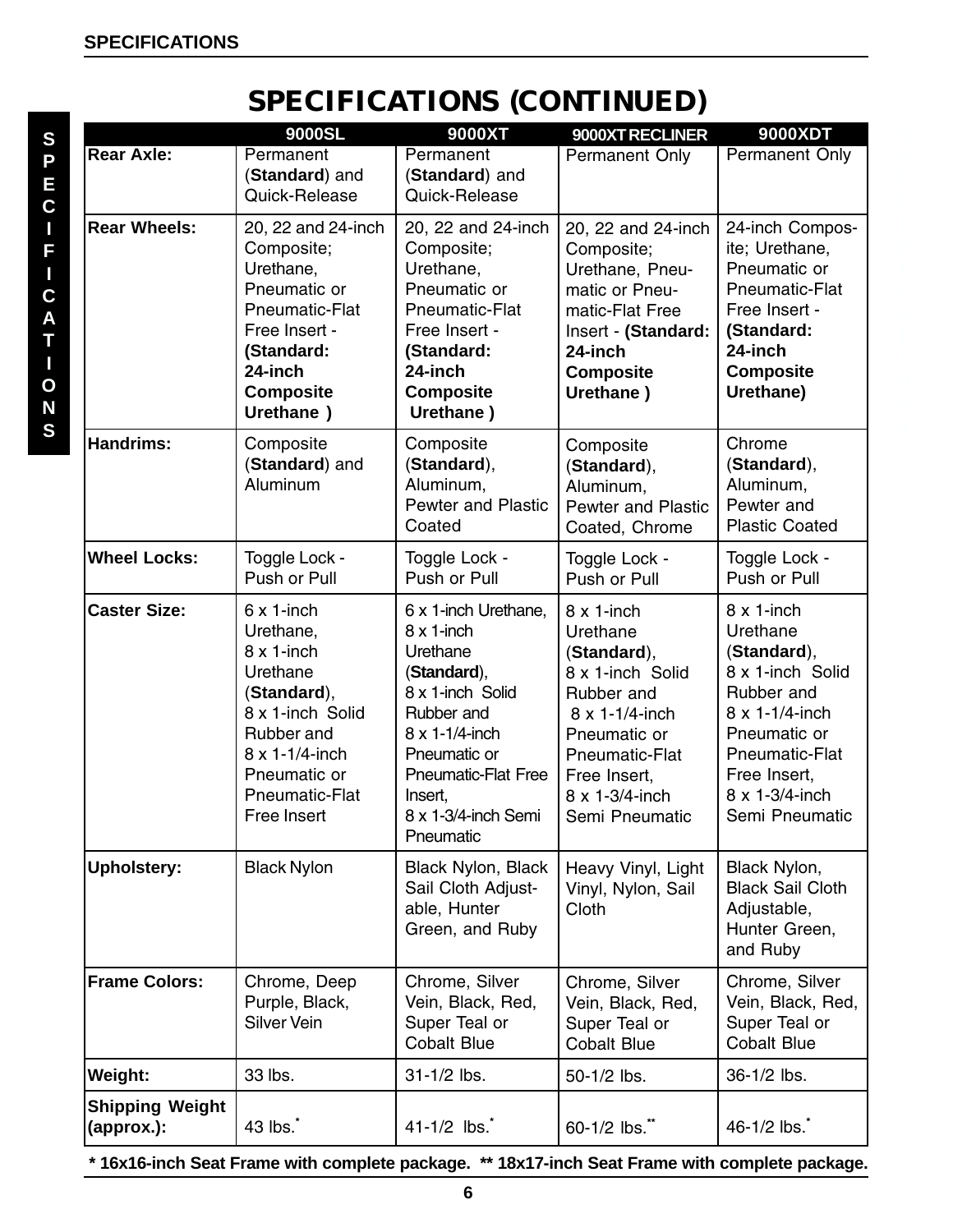### **SAFETY INSPECTION CHECKLIST**

NOTE: Every six (6) months take your wheelchair to a qualified dealer for a thorough inspection and servicing. Regular cleaning will reveal loose or worn parts and enhance the smooth operation of your wheelchair. To operate properly and safely, your wheelchair must be cared for just like any other vehicle. Routine maintenance will extend the life and efficiency of your wheelchair.

Initial adjustments should be made to suit your personal body structure and preference. Thereafter follow these maintenance procedures:

| <b>ITEM</b>                                                                                                                                                                                                                                                                                                                                                                                                                             | <b>INITIALLY</b> | <b>INSPECT/</b><br><b>ADJUST</b><br><b>WEEKLY</b> | <b>INSPECT/</b><br><b>ADJUST</b><br><b>MONTHLY</b> | <b>INSPECT/</b><br><b>ADJUST</b><br><b>PERIODICALLY</b> |
|-----------------------------------------------------------------------------------------------------------------------------------------------------------------------------------------------------------------------------------------------------------------------------------------------------------------------------------------------------------------------------------------------------------------------------------------|------------------|---------------------------------------------------|----------------------------------------------------|---------------------------------------------------------|
| <b>GENERAL (TROUBLESHOOTING)</b><br>Wheelchair rolls straight (no excessive drag or pull to<br>one side).                                                                                                                                                                                                                                                                                                                               | X                |                                                   |                                                    | X                                                       |
| <b>FRAME AND CROSSBRACES</b><br>Inspect for loose or missing hardware.<br>Inspect for bent frame or crossbraces.                                                                                                                                                                                                                                                                                                                        | X<br>X           |                                                   |                                                    | X<br>X                                                  |
| <b>WHEEL LOCKS (PROCEDURE 9*)</b><br>Do not interfere with tires when rolling.<br>Pivot points free of wear and looseness.<br>Wheel locks easy to engage.                                                                                                                                                                                                                                                                               | X<br>X<br>X      |                                                   | X<br>X                                             | X                                                       |
| <b>SEAT AND BACK UPHOLSTERY (PROCEDURE 6*)</b><br>Inspect for rips or sagging.<br>Inspect for loose or broken hardware.                                                                                                                                                                                                                                                                                                                 | X<br>X           |                                                   | X                                                  | X                                                       |
| TIRES (PROCEDURES 7* and 4)<br>Inspect for flat spots and wear.<br>If pneumatic tires, check for proper inflation.<br>CAUTION: As with any vehicle, the wheels and<br>tires should be checked periodically for cracks and<br>wear, and should be replaced when necessary.                                                                                                                                                               | X<br>X           | X<br>X                                            |                                                    |                                                         |
| <b>REAR WHEELS (PROCEDURE 7*)</b><br>No excessive side movement or binding when lifted<br>and spun.<br>If equipped, quick-release axles lock properly.                                                                                                                                                                                                                                                                                  | X<br>X           | $\mathsf{X}$                                      |                                                    | X                                                       |
| <b>HANDRIMS (PROCEDURE 7*)</b><br>Inspect for signs of rough edges or peeling.                                                                                                                                                                                                                                                                                                                                                          | X                |                                                   |                                                    | X                                                       |
| <b>SPOKES</b><br>Inspect for cracked or broken spokes.                                                                                                                                                                                                                                                                                                                                                                                  | X                | X                                                 |                                                    |                                                         |
| <b>FRONT CASTER (PROCEDURE 4*)</b><br>Inspect wheel/fork assembly for proper tension by<br>spinning caster; caster should come to a gradual stop.<br>Loosen/tighten locknut if wheel wobbles noticeably or<br>binds to a stop.<br>Wheel bearings are clean and free of moisture.<br>CAUTION: As with any vehicle, the wheels and<br>tires should be checked periodically for cracks and<br>wear, and should be replaced when necessary. | X<br>X<br>X      | X                                                 | X<br>$\mathsf{X}$                                  | X                                                       |
| <b>CLEANING</b><br>Clean upholstery and armrests.                                                                                                                                                                                                                                                                                                                                                                                       | X                |                                                   |                                                    | X                                                       |

**NOTE: \* Refer to the Owner's Manual, part number 1056953, for these procedures.**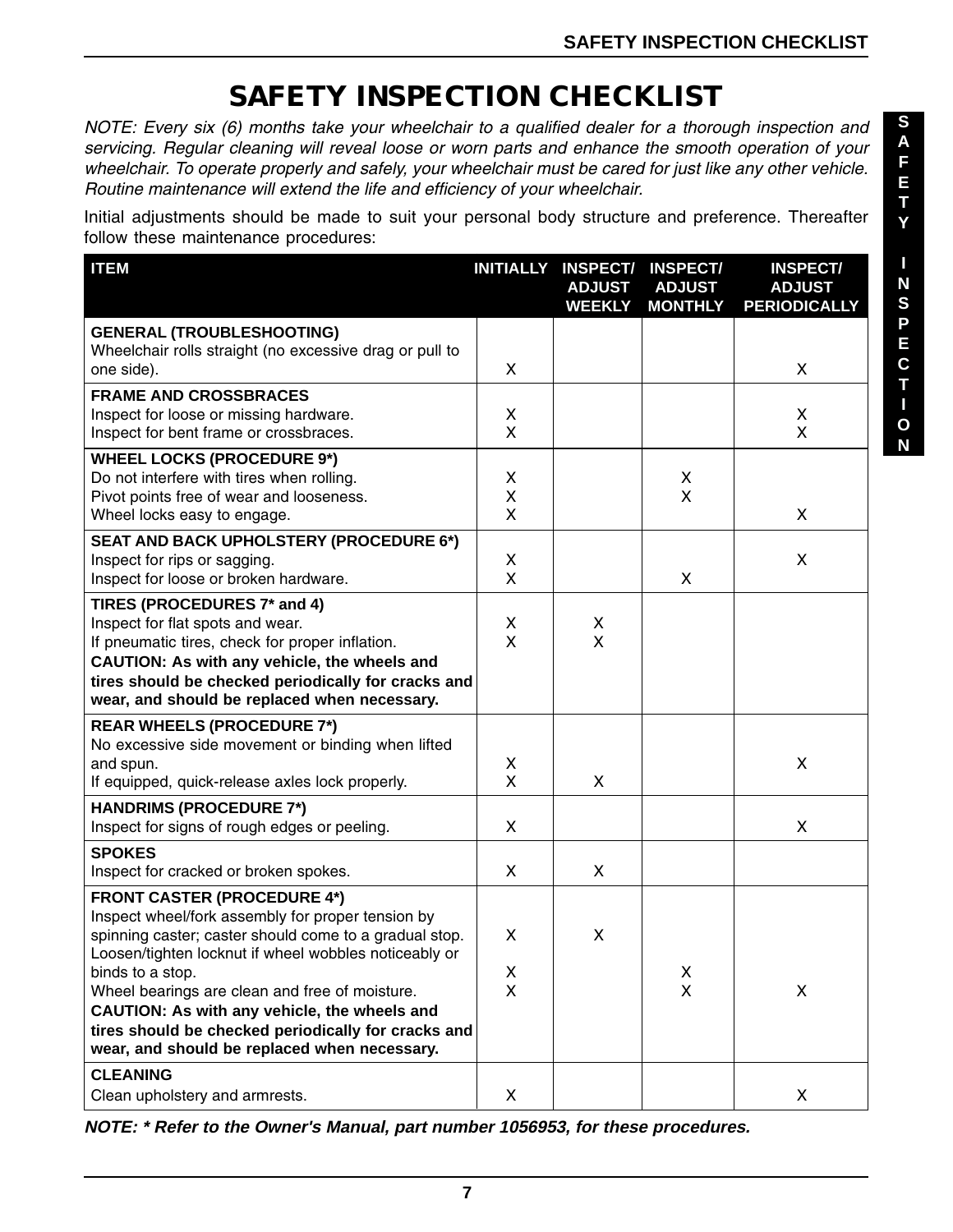| <b>CHAIR</b><br><b>VEERS</b><br><b>RIGHT</b> | <b>CHAIR</b><br><b>VEERS</b><br>Lear | <b>SLUGGISH</b><br><b>TURN OR</b><br><b>PERFORMANCE</b> | <b>CASTERS</b><br><b>FLUTTERS</b> | <b>AND</b><br><b>RATTLES</b> | <b>SQUEAKS LOOSENESS</b><br><b>IN CHAIR</b> | <b>CHAIR</b><br><b>3 WHEELS</b> | <b>SOLUTIONS</b>                                                          |
|----------------------------------------------|--------------------------------------|---------------------------------------------------------|-----------------------------------|------------------------------|---------------------------------------------|---------------------------------|---------------------------------------------------------------------------|
| X                                            | X                                    | х                                                       | x                                 |                              |                                             | X                               | If pneumatic, check tires<br>for correct and equal<br>pressure.           |
|                                              |                                      | x                                                       | X                                 | x                            | X                                           |                                 | <b>Check for loose stem</b><br>nuts and bolts.                            |
| X                                            | x                                    |                                                         | x                                 |                              |                                             |                                 | <b>Check that both casters</b><br>contact the ground at<br>the same time. |

### **MAINTENANCE**

#### **MAINTENANCE SAFETY PRECAUTIONS**

#### **WARNING**

**After making adjustments, always make sure that parts are properly tightened BEFORE using the wheelchair.**

#### **CAUTION**

**DO NOT overtighten hardware attaching to the frame. This could cause damage to the frame tubing.**

#### **SUGGESTED MAINTENANCE PROCEDURES**

- 1. Before using your wheelchair, make sure all nuts and bolts are tight. Check all parts for damage or wear and replace. Check all parts for proper adjustment.
- 2. 9000 SL / 9000 XT ONLY Keep quick-release axles free of dirt and lint to ensure positive locking and proper operation. Refer to **ADJUSTING THE QUICK-RELEASE AXLE** in **PROCEDURE 7** of the owner's manual, part number 1056953.
- 3. Oil quick-release axles at least once (1) a month (3-in-1 oil**®** or equivalent).

#### **3-in-1 oil - Registered trademark of American Home Products Corporation.**

#### **WARNING**

**DO NOT use the wheelchair unless it has the proper tire pressure (p.s.i.). DO NOT over inflate the tires. Failure to follow these suggestions may cause the tire to explode and cause bodily harm. The recommended tire pressure is listed on the side wall of the tire.**

- 4. If tires are pneumatic, recommended tire pressure is listed on the side wall of the tire.
- 5. The wheels and tires should be checked periodically for cracks and wear, and should be replaced when necessary by your authorized dealer or by a qualified technician.
- 6. Periodically check handrims to ensure they are securely attached to the rear wheels. Refer to **REPLACING REAR WHEEL HANDRIM** in **PROCEDURE 7** of the owner's manual, part number 1056953.
- 7. Periodically adjust wheel locks in correlation to tire wear. Refer to **WHEEL LOCK ADJUST-MENT** in **PROCEDURE 9** of the owner's manual, part number 1056953.
- 8. Periodically check front caster and rear wheel hubs to make sure they are clean.
- 9. Check Upholstery for sagging, rips or tears.

**M A I N T E N A N C E**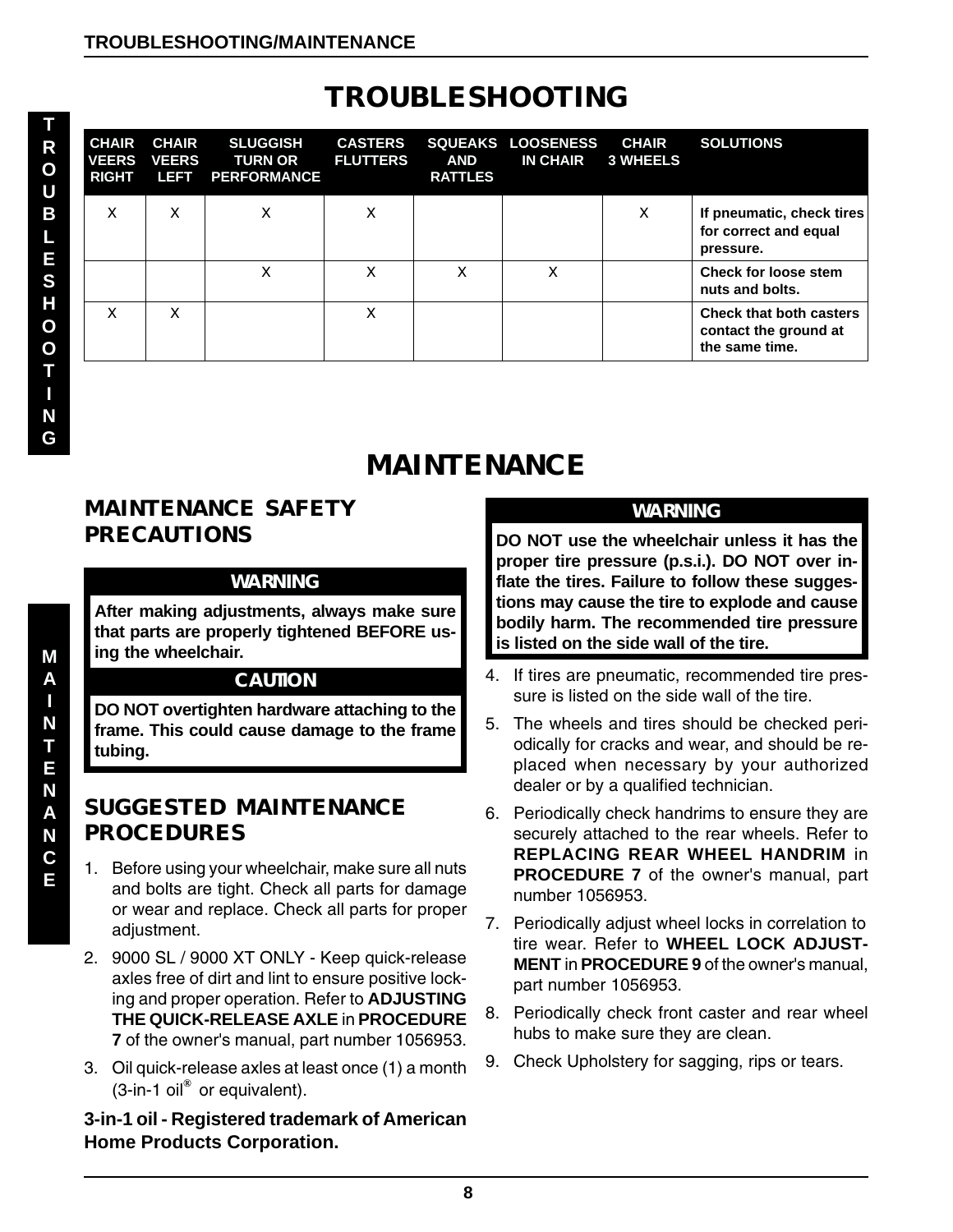### **PROCEDURE 1 - GENERAL GUIDELINES**

#### **OPERATING INFORMATION**

#### **GENERAL WARNINGS**

**To determine and establish your particular safety limits, practice bending, reaching and transferring activities in several combinations in the presence of a qualified healthcare professional BE-FORE attempting active use of the wheelchair..**

**DO NOT attempt to reach objects if you have to move forward in the seat.**

**DO NOT attempt to reach objects if you have to pick them up from the floor by reaching down between your knees.**

**DO NOT lean over the top of back upholstery to reach objects from behind as this may cause the wheelchair to tip over.**

**DO NOT shift your weight or sitting position toward direction you are reaching as the wheelchair may tip over.**

**DO NOT tilt the wheelchair without assistance.**

**DO NOT use an escalator to move a wheelchair between floors. Serious bodily injury may occur.**

**DO NOT attempt to stop a moving wheelchair with the wheel locks. WHEEL LOCKS ARE NOT BRAKES.**

**Before attempting to transfer in or out of the wheelchair, every precaution should be taken to reduce the gap distance. Turn both casters toward the object you are transferring onto. When transferring to and from the wheelchair, ALWAYS ENGAGE BOTH WHEEL LOCKS.**

**DO NOT operate on roads, streets or highways.**

DO NOT climb, go up or down ramps or traverse slopes greater than 9°.

**DO NOT attempt to move up or down an incline with a water, ice or oil film.**

**DO NOT attempt to ride over curbs or obstacles. Doing so may cause your wheelchair to turn over and cause bodily harm or damage to the wheelchair.**

**DO NOT use unauthorized parts, accessories, or adapters other than those authorized by Invacare.**

**DO NOT attempt to lift the wheelchair by any removable (detachable) parts. Lifting by means of any removable (detachable) parts of a wheelchair may result in injury to the user and/or assistant or damage to the wheelchair.**

**DO NOT stand on the frame of the wheelchair.**

**If so equipped, anti-tippers MUST BE attached and pointing down towards the ground/floor at all times. Inasmuch as the ANTI-TIPPERS are an option on this wheelchair (You may order with or without the anti-tippers), Invacare strongly recommends ordering the anti-tippers as an additional safeguard for the wheelchair user.**

**DO NOT use the footplate as a platform when getting in or out of the wheelchair.**

**ALWAYS wear your Seat Positioning Strap. Inasmuch as the SEAT POSITIONING STRAP is an option on this wheelchair (You may order with or without the Seat Positioning Strap), Invacare strongly recommends ordering the Seat Positioning Strap as an additional safeguard for the wheelchair user.**

**NEVER use quick-release axles on the 9000XT RECLINER or 9000XDT wheelchairs.**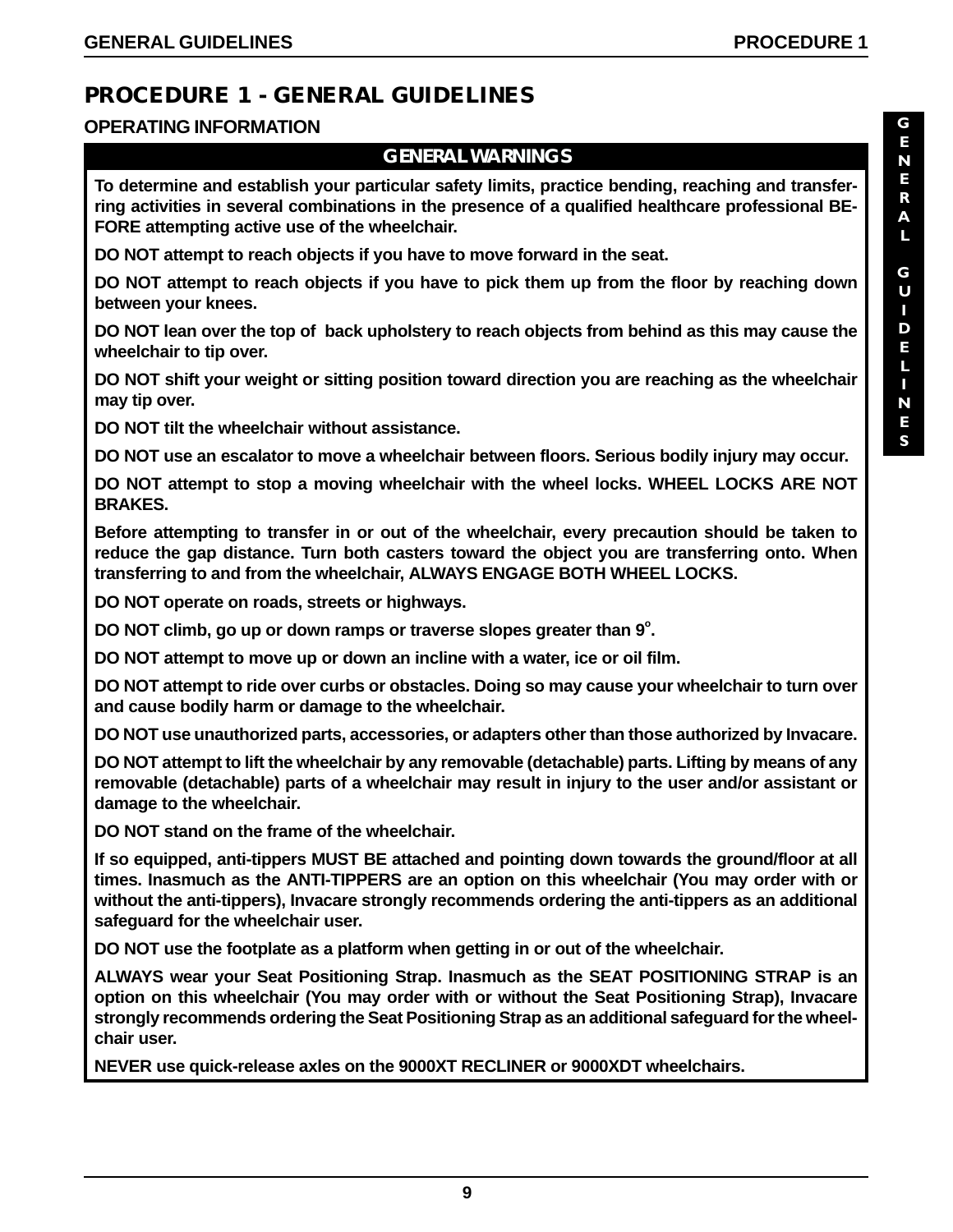#### **OPERATING INFORMATION**

### **GENERAL WARNINGS (CONTINUED)**

#### **TIRE PRESSURE**

**DO NOT use your wheelchair unless it has the proper tire pressure (p.s.i.). DO NOT overinflate the tires. Failure to follow these suggestions may cause the tire to explode and cause bodily harm. The recommended tire pressure is listed on the side wall of the tire.**

**Replacement of a pneumatic tire or tube MUST be performed by an authorized Invacare Dealer or Qualified Technician.**

#### **WEIGHT TRAINING**

**Invacare DOES NOT recommend the use of its wheelchairs as a weight training apparatus. Invacare wheelchairs have NOT been designed or tested as a seat for any kind of weight training. If occupant uses said wheelchair as a weight training apparatus, Invacare shall NOT be liable for bodily injury and the warranty will be voided immediately.**

#### **WEIGHT LIMITATION**

**The 9000SL, 9000XT, and 9000XT Recliner wheelchairs have a weight limitation of 250 lbs. The 9000XDT wheelchair has a weight limitation of 350 lbs.**

#### **SPECIFIC WARNINGS FOR ALL PROCEDURES**

**The following procedure must be performed by an authorized Invacare dealer or qualified technician.**

**After making adjustments, always make sure that parts are properly tightened BEFORE using the wheelchair.**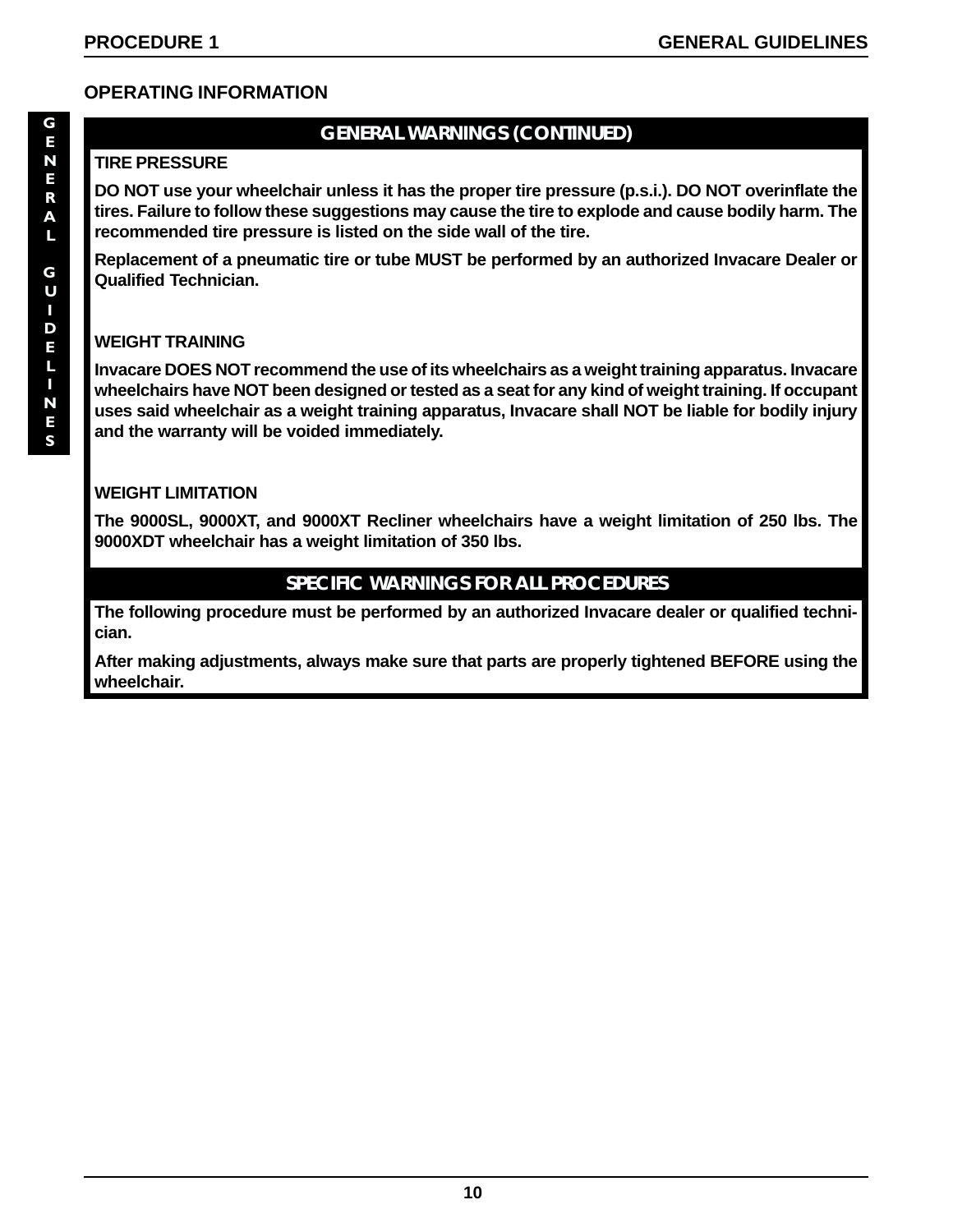**S E A T**

**A N D**

**B A C K**

#### **This Procedure Includes the Following:**

**Adjusting Back Angle - 9000XT Adjustable Back Model Wheelchairs Only**

**Adjusting Seat Width**

#### **ADJUSTING BACK ANGLE - 9000 XT ADJUSTABLE BACK MODEL WHEELCHAIRS ONLY (FIGURE 1)**

NOTE: Refer to Procedure 1 - General Guidelines which include **GENERAL and SPECIFIC WARNINGS** for the 9000SL, 9000XT, 9000XDT, and 9000XT RECLINER.

NOTE: Space Saver arms do not work with the adjustable angle back option.

#### **WARNING**

**The back angle and seat depth of the wheelchair directly relate to the stability of the wheelchair. Any change to one (1) or any combination of the two (2) may cause the wheelchair to decrease in stability. Use EXTREME caution when using a new seating position.**

- 1. Loosen, but do not remove the pivot screw and locknut that secures the back angle bracket to the wheelchair frame.
- 2. Remove the hex screw, washers and locknut that secure the back angle bracket to the wheelchair frame.
- 3. Refer to **FIGURE 1** to determine the mounting hole in the back angle bracket for the necessary back angle relative to the seat frame.
- 4. Resecure the back angle bracket to the wheelchair frame with the existing hex screw, washers and locknut. Securely tighten.
- 5. Securely tighten the pivot screw and locknut from **STEP 1**.

NOTE: Ensure both back angle brackets are adjusted to the same mounting position.

6. Repeat **STEPS 1-5** for the opposite side of the wheelchair.



**FIGURE 1 - ADJUSTING BACK ANGLE - 9000XT ADJUSTABLE BACK MODEL WHEELCHAIRS ONLY**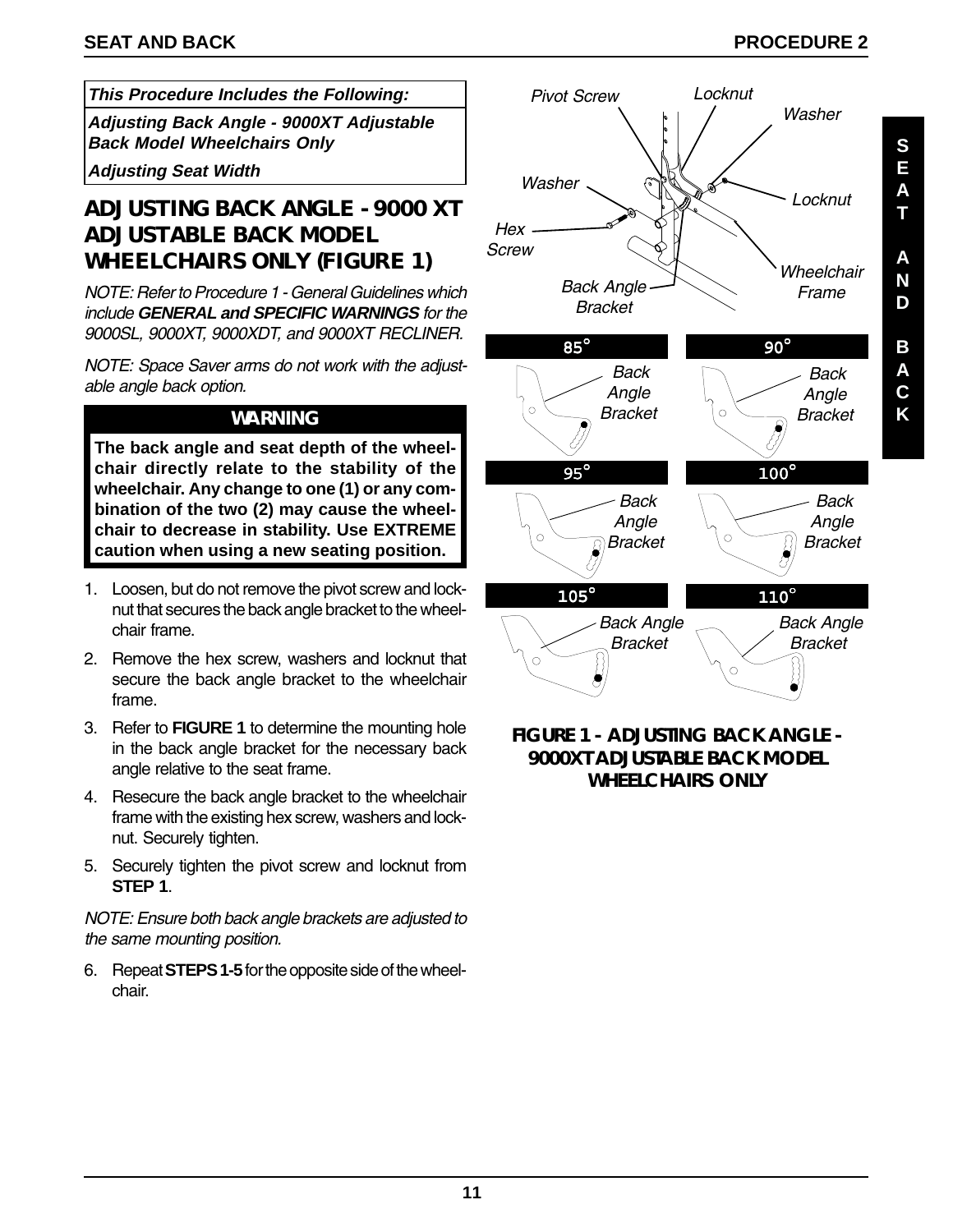#### **ADJUSTING THE SEAT WIDTH (FIGURE 1)**

NOTE: Refer to Procedure 1 - General Guidelines which include **GENERAL and SPECIFIC WARNINGS** for the 9000SL, 9000XT, 9000XDT, and 9000XT RECLINER.

NOTE: When adjusting the seat width of the wheelchair, the back and seat upholstery MUST be changed. If applicable, the headrest pillow and headrest upholstery MUST be changed as well.

- 1. Remove the existing back and seat upholstery from the wheelchair. Refer to **REPLACING THE BACK UPHOLSTERY** and **REPLACING THE SEAT UP-HOLSTERY** in **PROCEDURE 6** of the Owner's Manual, part number 1056953.
- 2. Remove the four (4) button screws and locknuts that secure the two (2) pivot links to the wheelchair frame and crossbraces.
- 3. Remove the two (2) button screws, locknuts and crossbrace saddle that secures the bottom of the crossbrace to the wheelchair frame. Repeat for other crossbrace.
- 4. Remove the hex screw, coved washers, washers and locknut that secure the two (2) crossbraces together. See **DETAIL "B"**.

NOTE: Note the orientation of the coved washers, washers and locknut for assembling the **NEW** crossbraces. See **DETAIL "B"**.

5. Assemble the two (2) **NEW** crossbraces together with the existing hex screw, coved washers, washers and locknut. Securely tighten. Refer to **DETAIL "B"** for hardware orientation.

6. Determine the correct pivot link and mounting hole to use with the desired seat width. See chart below.



NOTE:16, 18,and 20-inch are the only crossbrace settings available on the 9000 SL.

7. Secure the pivot link to the crossbraces and wheelchair frame with the four (4) button screws and locknuts. Securely tighten.

NOTE: Position crossbrace saddle on wheelchair frame using the washer on the underside of the wheelchair frame as a reference. See **DETAIL "A"** for proper positioning of the crossbrace saddle.

- 8. Reinstall the two (2) button screws, locknuts and crossbrace saddle that secures the bottom of the **NEW** crossbrace to the wheelchair frame. Refer to **DETAIL "B"** for hardware orientation. Repeat for opposite crossbrace. Securely tighten.
- 9. Install the **NEW** back and seat upholstery onto the wheelchair. Refer to **REPLACING THE BACK UP-HOLSTERY** and **REPLACING THE SEAT UPHOL-STERY** in **PROCEDURE 6** of the Owner's Manual, part number 1056953.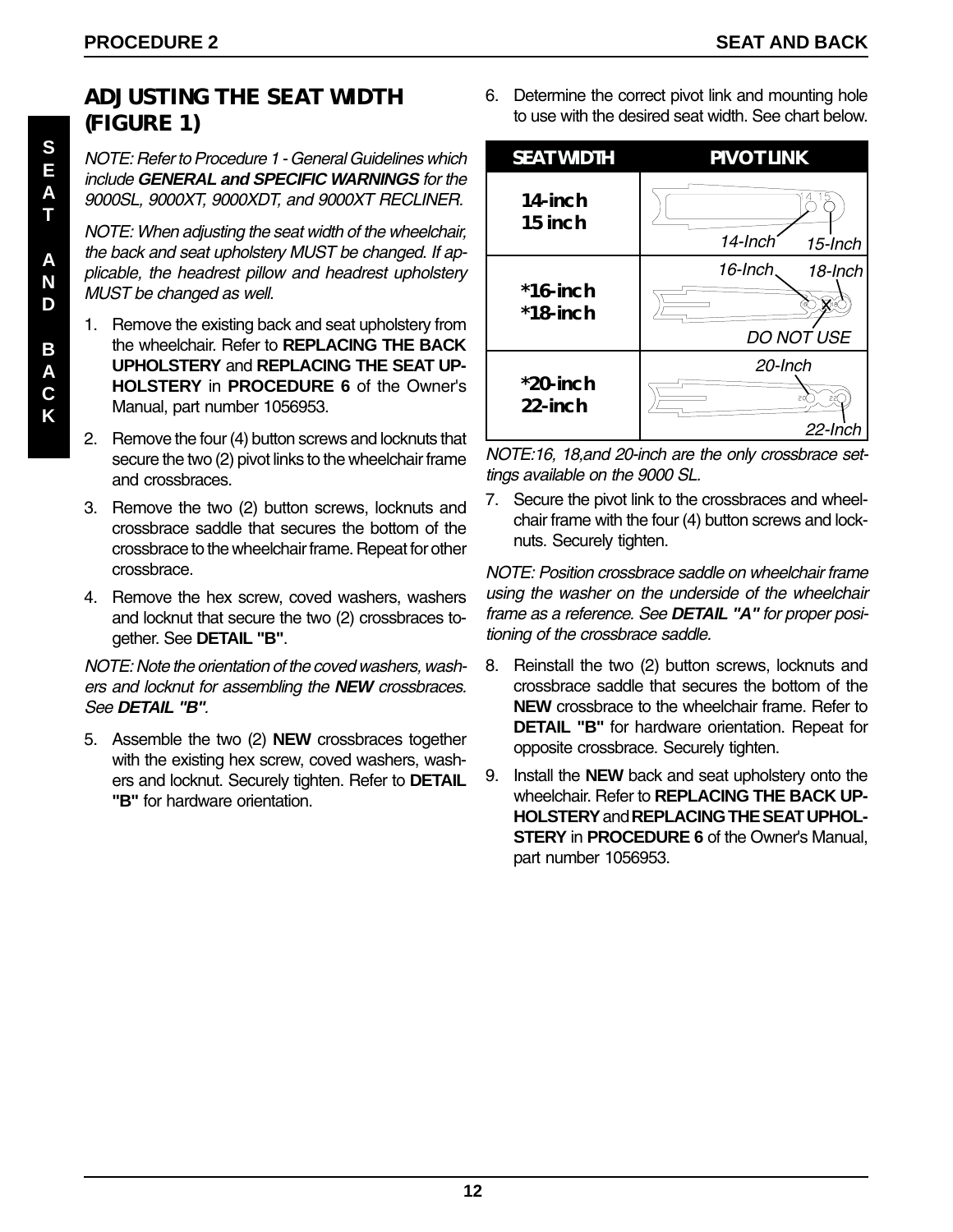**A C**



**FIGURE 1 - ADJUSTING THE SEAT WIDTH - 9000 XT/XDT/SL WHEELCHAIRS**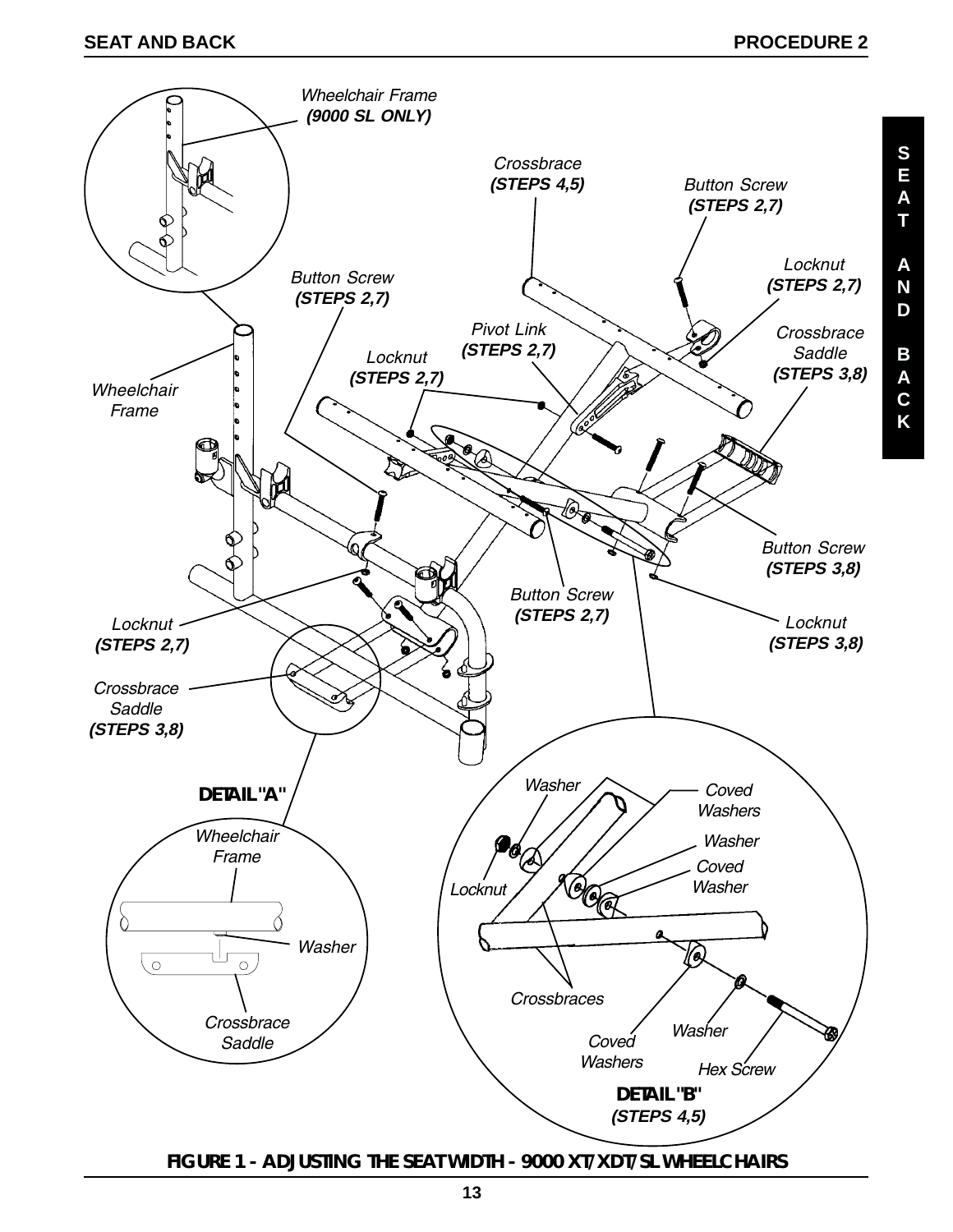**This Procedure Includes the Following:**

**Front Caster Mounting Adjustments**

#### **FRONT CASTER MOUNTING ADJUSTMENTS (FIGURE 1)**

NOTE: Refer to Procedure 1 - General Guidelines which include **GENERAL and SPECIFIC WARNINGS** for the 9000SL, 9000XT, 9000XDT, and 9000XT RE-CLINER.

- 1. Remove the hex screw, washers and locknut that secures the front caster to the fork.
- 2. Reposition the front caster on the fork to the determined mounting hole. Refer to **CHANGING SEAT-TO-FLOOR HEIGHT** in **PROCEDURE 4** of this manual to determine front caster mounting hole for front caster size and seat-to-floor height.
- 3. Secure front caster to fork with existing hex screw and locknut. Securely tighten.

#### **WARNING**

**Make sure both front casters are positioned in the same mounting hole BEFORE using the wheelchair; otherwise injury may result.**

4. Repeat **STEPS 1-3** for the opposite front caster.



#### FIGURE 1 - FRONT CASTER MOUNTING **ADJUSTMENTS**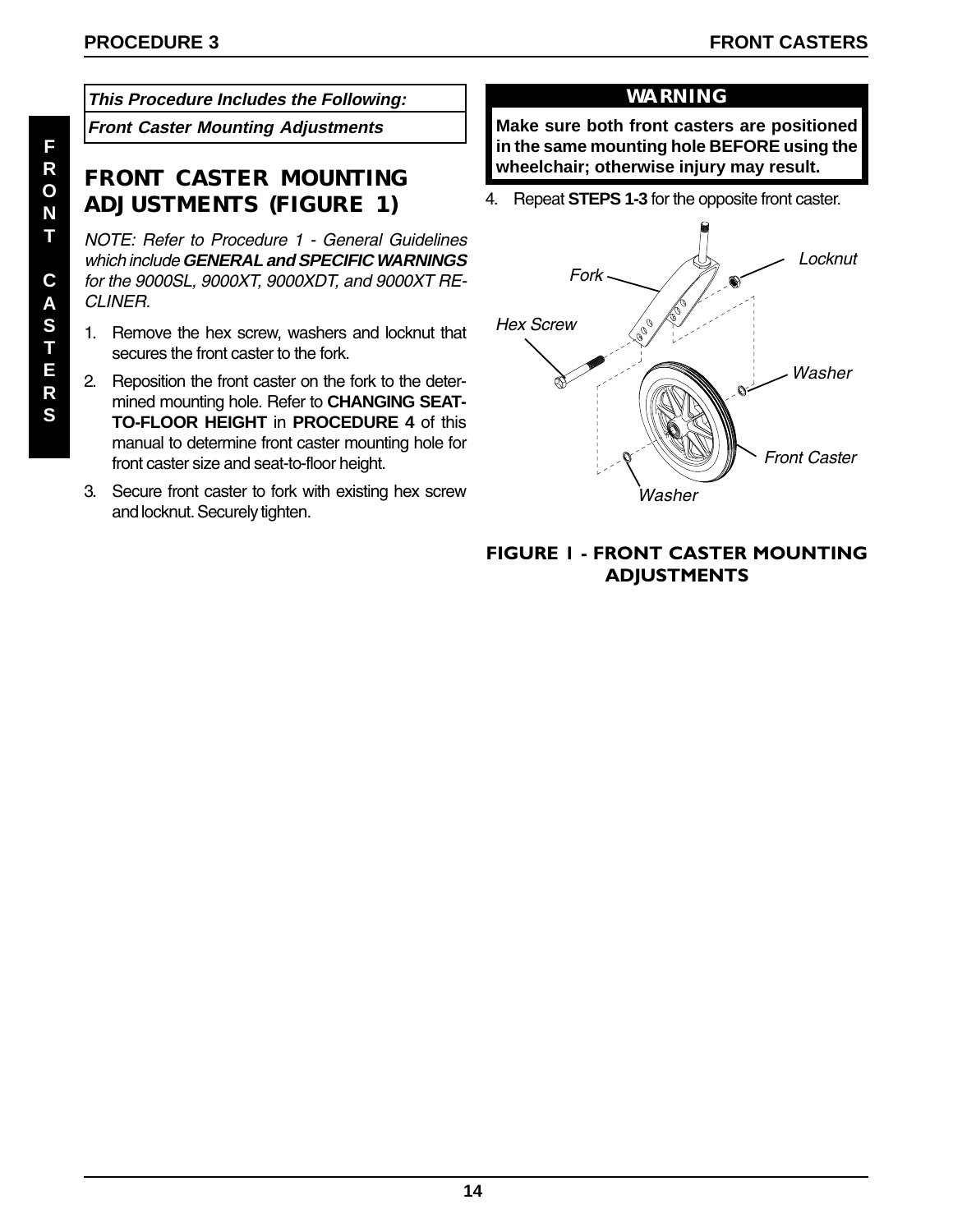**This Procedure Includes the Following:**

#### **CHANGING SEAT-TO-FLOOR HEIGHT (FIGURES 1, 2 AND 3)**

NOTE: Refer to Procedure 1 - General Guidelines which include **GENERAL and SPECIFIC WARNINGS** for the 9000SL, 9000XT, 9000XDT, and 9000XT RE-CLINER.

1. Determine the model and frame style of your wheelchair. Refer to the following chart and **FIGURE 1**.

| <b>MODEL</b>                           | <b>FRAME STYLE</b> |     |                                      |  |  |  |
|----------------------------------------|--------------------|-----|--------------------------------------|--|--|--|
|                                        |                    |     | Adult/Hemi   Adult/Tall   Super Hemi |  |  |  |
| 9000SL                                 |                    | N/A | N/A                                  |  |  |  |
| 9000XT                                 |                    | N/A |                                      |  |  |  |
| 9000XT With<br><b>Bolt on Headtube</b> |                    | N/A | N/A                                  |  |  |  |
| 9000XDT                                | N/A                |     | N/A                                  |  |  |  |
| *9000XT<br><b>RECLINER</b>             | N/A                | N/A | N/A                                  |  |  |  |

\*Seat to Floor heights for the 9000XT Recliner are obtained through different size rear wheels and front caster mounting adjustments. Different frame styles DO NOT apply.



**SUPERHEMI** 





**ADULT/TALL** 

 $\circ$  $\circ$  $\overline{O}$ 

#### FIGURE I - CHANGING SEAT-TO-**FLOOR HEIGHTS - FRAME STYLES**

- 2. Remove the rear wheels from the wheelchair by performing one (1) of the following:
- **Changing Seat-To-Floor Height <sup>S</sup>** A. For **9000SL, 9000XT, 9000XDT**, refer to **RE-MOVING/INSTALLING THE REAR WHEELS** in **PROCEDURE 7** of the Owner's Manual, part number 1056953.
	- B. For **9000XT RECLINER,** refer to **REMOVING/ INSTALLING THE REAR WHEELS** in **PRO-CEDURE 10** of the Owner's Manual, part number 1056953.
	- 3. Remove the front casters from the wheelchair. Refer to **FRONT CASTER MOUNTING AD-JUSTMENTS** in **PROCEDURE 3** of this manual.
	- 4. Refer to the charts of front caster/fork and rear wheel sizes to determine mounting positions for obtainable seat-to-floor heights in **FIGURES 2 and 3** depending on frame style.
	- 5. Reinstall the front casters onto the wheelchair. Refer to **FRONT CASTER MOUNTING AD-JUSTMENTS** in **PROCEDURE 3** of this manual.
	- 6. Reinstall the rear wheels onto the wheelchair. by performing one (1) of the following:
		- A. For **9000SL, 9000XT, 9000XDT,** refer to **RE-MOVING/INSTALLING THE REAR WHEELS** in **PROCEDURE 7** of the Owner's Manual, part number 1056953.
		- B. For **9000XT RECLINER,** refer to **REMOVING/ INSTALLING THE REAR WHEELS** in **PRO-CEDURE 10** of the Owner's Manual, part number 1056953.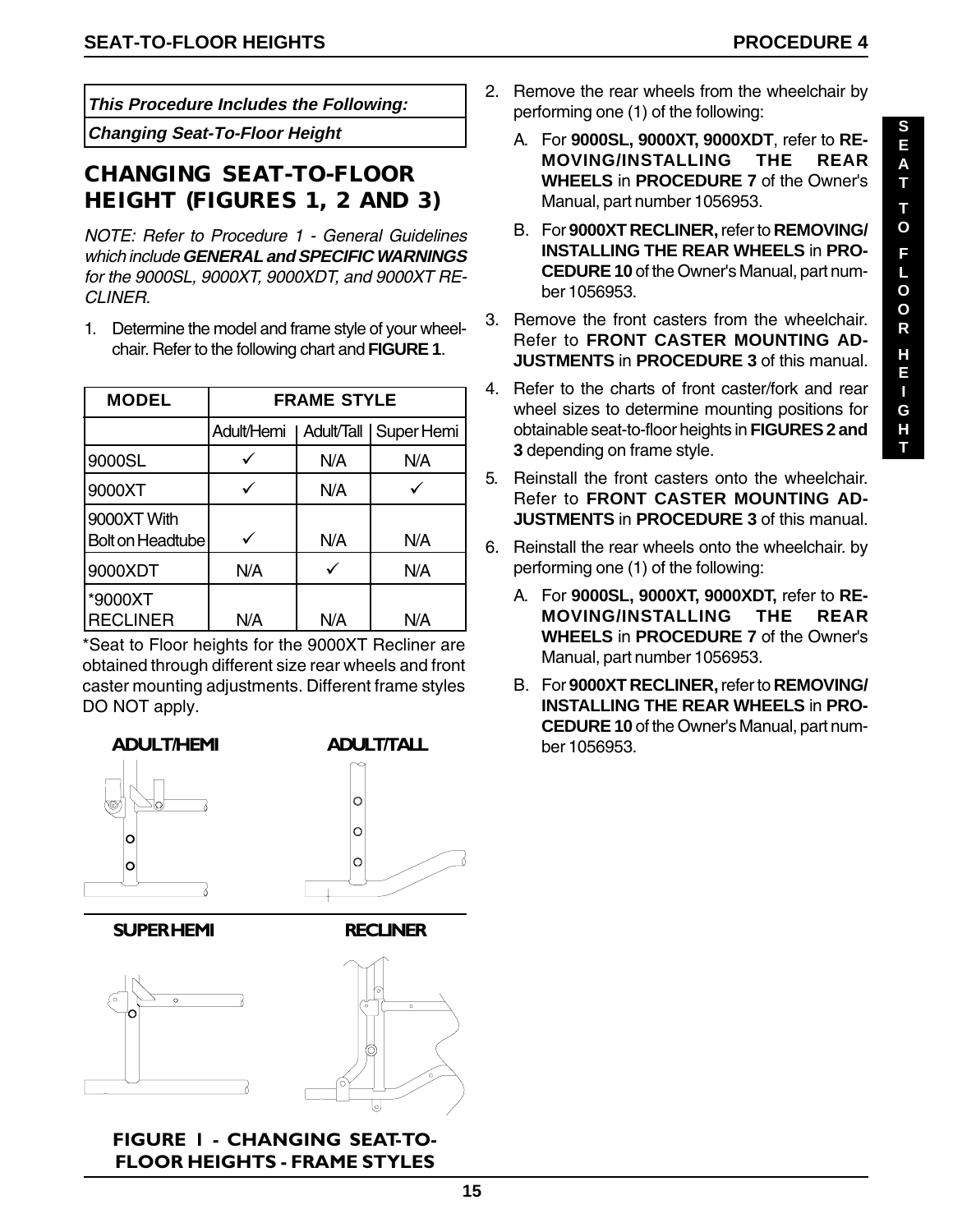|                                                                                                                                                                                                   | ◆6-INCH FRONT CASTERS |                     |              |                   |  |  |  |  |
|---------------------------------------------------------------------------------------------------------------------------------------------------------------------------------------------------|-----------------------|---------------------|--------------|-------------------|--|--|--|--|
|                                                                                                                                                                                                   | <b>SEAT-TO-FLOOR</b>  | <b>FRONT CASTER</b> | <b>REAR</b>  | <b>REAR WHEEL</b> |  |  |  |  |
|                                                                                                                                                                                                   | <b>HEIGHT</b>         | <b>MOUNTING</b>     | <b>WHEEL</b> | <b>MOUNTING</b>   |  |  |  |  |
|                                                                                                                                                                                                   | (in inches)           | <b>POSITION</b>     | <b>SIZE</b>  | <b>POSITION</b>   |  |  |  |  |
|                                                                                                                                                                                                   | $15 - 1/2$            | TOP.                | 20-inch      | TOP               |  |  |  |  |
|                                                                                                                                                                                                   | $16 - 1/2$            | <b>MIDDLE</b>       | 22-inch      | <b>TOP</b>        |  |  |  |  |
|                                                                                                                                                                                                   | $17 - 1/2$            | <b>BOTTOM</b>       | 24-inch      | <b>TOP</b>        |  |  |  |  |
|                                                                                                                                                                                                   | $17 - 1/2$            | <b>BOTTOM</b>       | 20-inch      | <b>BOTTOM</b>     |  |  |  |  |
| <b>◆8-INCH FRONT CASTERS</b>                                                                                                                                                                      |                       |                     |              |                   |  |  |  |  |
|                                                                                                                                                                                                   | <b>SEAT-TO-FLOOR</b>  | <b>FRONT CASTER</b> | <b>REAR</b>  | <b>REAR WHEEL</b> |  |  |  |  |
|                                                                                                                                                                                                   | <b>HEIGHT</b>         | <b>MOUNTING</b>     | <b>WHEEL</b> | <b>MOUNTING</b>   |  |  |  |  |
|                                                                                                                                                                                                   | (in inches)           | <b>POSITION</b>     | <b>SIZE</b>  | <b>POSITION</b>   |  |  |  |  |
|                                                                                                                                                                                                   | $17 - 1/2$            | TOP                 | 20-inch      | <b>BOTTOM</b>     |  |  |  |  |
|                                                                                                                                                                                                   | $17 - 1/2$            | TOP                 | 24-inch      | <b>TOP</b>        |  |  |  |  |
|                                                                                                                                                                                                   | $18 - 1/2$            | <b>MIDDLE</b>       | 22-inch      | <b>BOTTOM</b>     |  |  |  |  |
|                                                                                                                                                                                                   | $19 - 1/2$            | <b>BOTTOM</b>       | 24-inch      | <b>BOTTOM</b>     |  |  |  |  |
| NOTE: 6-inch and 8-inch front casters require different forks.<br><b>REAR WHEEL MOUNTING POSITIONS -</b><br><b>6 OR 8-INCH FORK</b><br><b>ADULT/HEMI FRAME STYLE</b><br><b>MOUNTING POSITIONS</b> |                       |                     |              |                   |  |  |  |  |
|                                                                                                                                                                                                   |                       |                     |              |                   |  |  |  |  |



**TOP BOTTOM**



FIGURE 2 - CHANGING SEAT-TO-FLOOR HEIGHT - ADULT/HEMI

#### **Adult/Hemi Frame Style With Bolt On Front Caster Option (9000 XT Adult/Hemi Only)**

#### **CASTER HEADTUBE, FRONT CASTER, AXLE MOUNTING BRACKET POSITIONING AND CAM POSITION FOR 24-INCH REAR WHEELS AND 8-INCH FRONT CASTERS (FIGURES 3 - 4)**

Refer to the following chart to determine the obtainable **seat-to-floor height** and **seat angle combinations** for **24-inch rear wheels** and **8-inch front casters**:



FIGURE 3 - SEAT-TO-FLOOR HEIGHT OF 19-1/2-INCHES AND A SEAT ANGLE OF  $3^{\circ}$ 

**S E A T**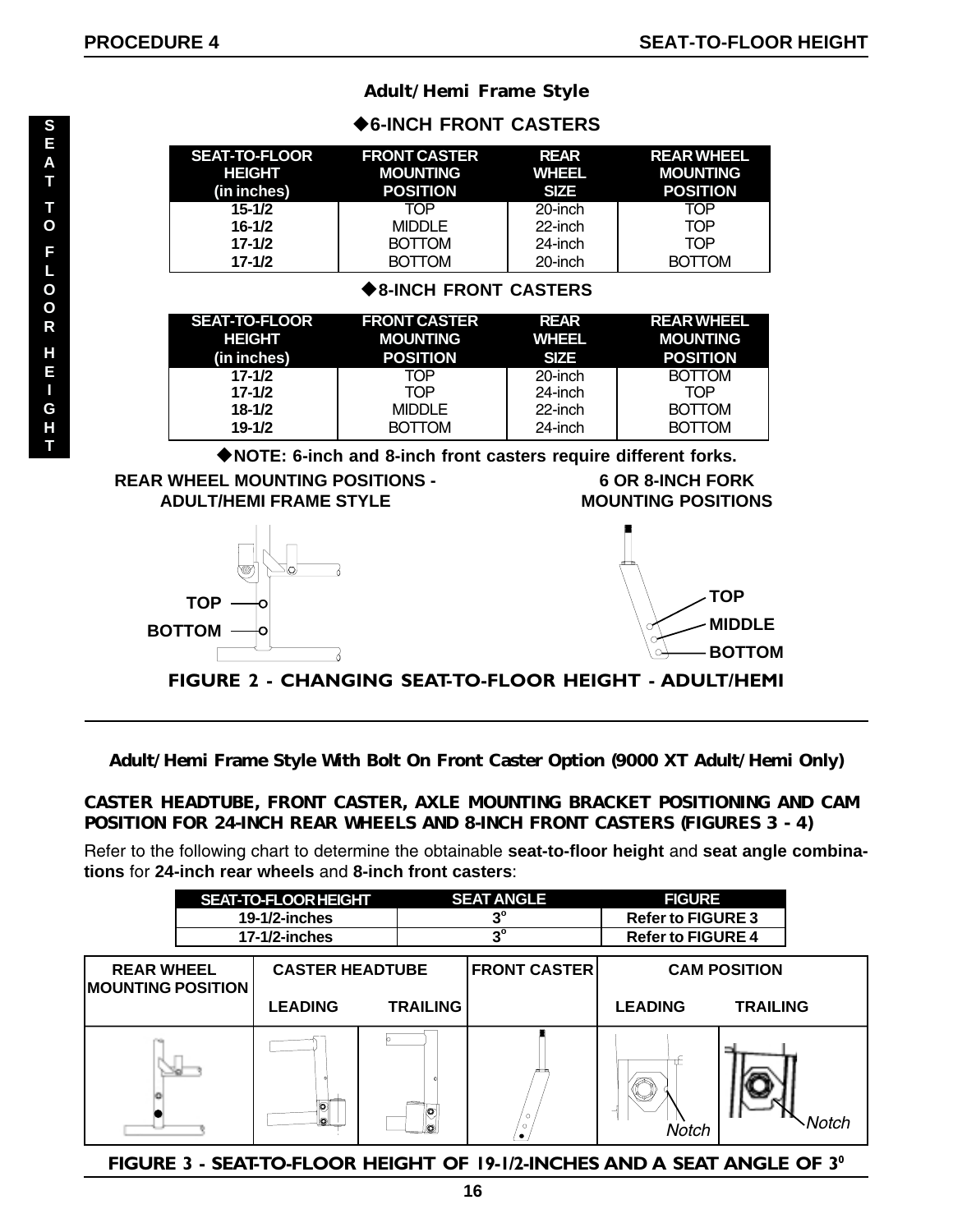

FIGURE 4 - SEAT-TO-FLOOR HEIGHT OF 17-1/2-INCHES AND A SEAT ANGLE OF  $3^{\circ}$ 

#### **Caster Headtube, Front Caster, Axle Mounting Bracket Positioning and Cam Position for 22-inch Rear Wheels and 8-inch Front Casters (FIGURE 5)**

Refer to the following chart to determine the obtainable **seat-to-floor height** and **seat angle combinations** for **22-inch rear wheels** and **8-inch front casters**:

|                                               | SEAT-TO-FLOOR HEIGHT<br><b>SEAT ANGLE</b><br>$3^{\circ}$<br>14-1/2-inches |                     | <b>FIGURE</b><br><b>Refer to FIGURE 1</b> |                     |                 |
|-----------------------------------------------|---------------------------------------------------------------------------|---------------------|-------------------------------------------|---------------------|-----------------|
| <b>REAR WHEEL</b><br><b>MOUNTING POSITION</b> | <b>CASTER HEADTUBE</b>                                                    | <b>FRONT CASTER</b> |                                           | <b>CAM POSITION</b> |                 |
|                                               | <b>LEADING</b>                                                            | <b>TRAILING</b>     |                                           | <b>LEADING</b>      | <b>TRAILING</b> |
|                                               | lo I                                                                      | lle,                | $\circ$<br>$\circ$                        | <b>Notch</b>        |                 |

FIGURE 5 - SEAT-TO-FLOOR HEIGHT OF 18-1/2-INCHES AND A SEAT ANGLE OF  $3^{\circ}$ 

#### **CASTER HEADTUBE, FRONT CASTER, AXLE MOUNTING BRACKET POSITIONING AND CAM POSITION FOR 20-INCH REAR WHEELS AND 8-INCH FRONT CASTERS (FIGURE 1)**

Refer to the following chart to determine the obtainable **seat-to-floor height** and **seat angle combinations** for **20-inch rear wheels** and **8-inch front casters**:

|                                               |  | <b>SEAT-TO-FLOOR HEIGHT</b><br>17-1/2-inches |                 | <b>SEAT ANGLE</b><br>າ° | <b>FIGURE</b><br><b>Refer to FIGURE 6</b> |                     |
|-----------------------------------------------|--|----------------------------------------------|-----------------|-------------------------|-------------------------------------------|---------------------|
| <b>REAR WHEEL</b><br><b>MOUNTING POSITION</b> |  | <b>CASTER HEADTUBE</b>                       |                 | <b>FRONT CASTER</b>     |                                           | <b>CAM POSITION</b> |
|                                               |  | <b>LEADING</b>                               | <b>TRAILING</b> |                         | <b>LEADING</b>                            | <b>TRAILING</b>     |
|                                               |  | юI                                           | lO,             | $\circ$<br>$\circ$      | Notch                                     |                     |

FIGURE 6 - SEAT-TO-FLOOR HEIGHT OF 17-1/2-INCHES AND A SEAT ANGLE OF  $3^{\circ}$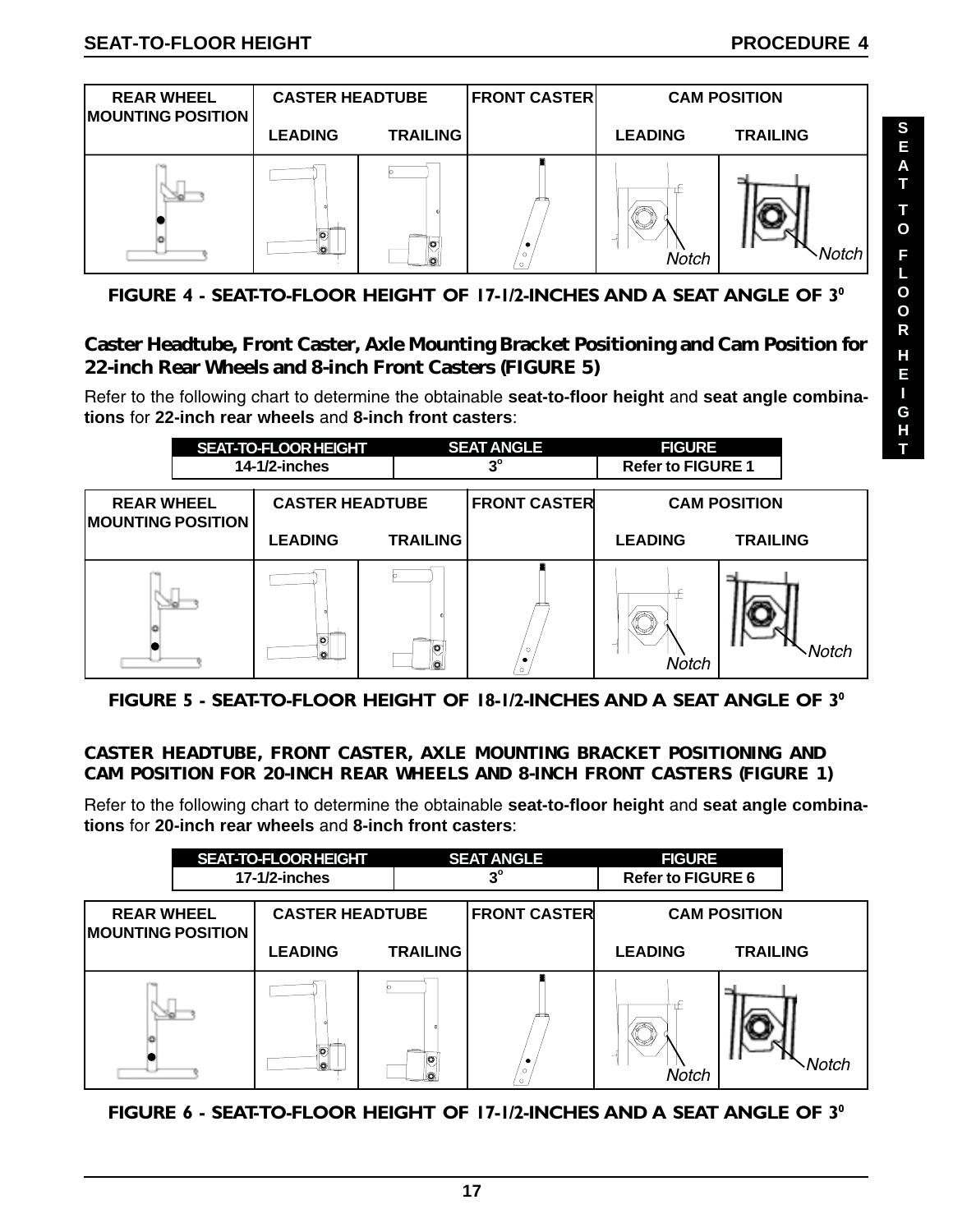#### **CASTER HEADTUBE, FRONT CASTER, AXLE MOUNTING BRACKET POSITIONING AND CAM POSITION FOR 24-INCH REAR WHEELS AND 6-INCH FRONT CASTERS (FIGURE 6)**

Refer to the following chart to determine the obtainable **seat-to-floor height** and **seat angle combinations** for **24-inch rear wheels** and **6-inch front casters**:



FIGURE 6 - SEAT-TO-FLOOR HEIGHT OF 17-1/2-INCHES AND A SEAT ANGLE OF  $3^{\circ}$ 

#### **CASTER HEADTUBE, FRONT CASTER, AXLE MOUNTING BRACKET POSITIONING AND CAM POSITION FOR 22-INCH REAR WHEELS AND 6-INCH FRONT CASTERS (FIGURE 7)**

Refer to the following chart to determine the obtainable **seat-to-floor height** and **seat angle combinations** for **22-inch rear wheels** and **6-inch front casters**:

|                                                                                                |  | SEAT-TO-FLOOR HEIGHT<br>16-1/2-inches |                     | <b>SEAT ANGLE</b><br>$3^{\circ}$ |                    | <b>FIGURE</b><br><b>Refer to FIGURE 7</b> |                 |
|------------------------------------------------------------------------------------------------|--|---------------------------------------|---------------------|----------------------------------|--------------------|-------------------------------------------|-----------------|
| <b>FRONT CASTER</b><br><b>CASTER HEADTUBE</b><br><b>REAR WHEEL</b><br><b>MOUNTING POSITION</b> |  |                                       | <b>CAM POSITION</b> |                                  |                    |                                           |                 |
|                                                                                                |  | <b>LEADING</b>                        |                     | <b>TRAILING</b>                  |                    | <b>LEADING</b>                            | <b>TRAILING</b> |
|                                                                                                |  |                                       |                     | ю                                | $\circ$<br>$\circ$ | Notch                                     |                 |

FIGURE 7 - SEAT-TO-FLOOR HEIGHT OF 16-1/2-INCHES AND A SEAT ANGLE OF  $3^{\circ}$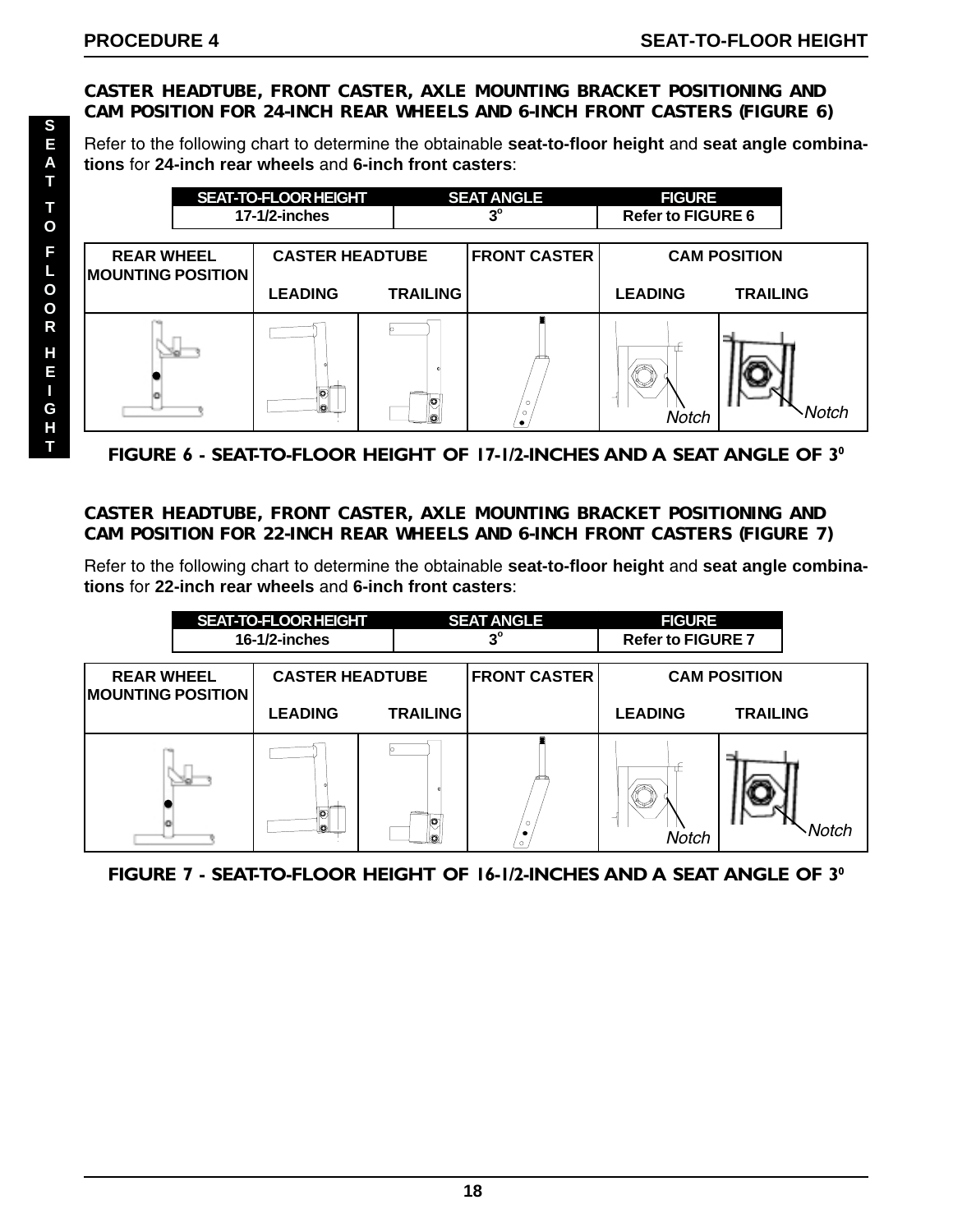#### **CASTER HEADTUBE, FRONT CASTER, AXLE MOUNTING BRACKET POSITIONING AND CAM POSITION FOR 20-INCH REAR WHEELS AND 6-INCH FRONT CASTERS (FIGURES 8 - 9)**

Refer to the following chart to determine the obtainable **seat-to-floor height** and **seat angle combinations** for **20-inch rear wheels** and **6-inch front casters**:



#### FIGURE 8 - SEAT-TO-FLOOR HEIGHT OF 17-1/2-INCHES AND A SEAT ANGLE OF  $3^{\circ}$



#### FIGURE 9 - SEAT-TO-FLOOR HEIGHT OF 15-1/2-INCHES AND A SEAT ANGLE OF  $3^{\circ}$

#### **Super Hemi Frame Style**

**6-INCH FRONT CASTERS**

| <b>SEAT-TO-FLOOR</b> | <b>FRONT CASTER</b> | REAR         | <b>REAR WHEEL</b> |
|----------------------|---------------------|--------------|-------------------|
| HEIGHT               | MOUNTING            | <b>WHEEL</b> | <b>MOUNTING</b>   |
| (in inches)          | <b>POSITION</b>     | <b>SIZE</b>  | <b>POSITION</b>   |
| $13 - 1/2$           | TOP                 | 20-inch      | N/A               |
| $14 - 1/2$           | <b>MIDDLE</b>       | 22-inch      | N/A               |

#### **REAR WHEEL MOUNTING POSITIONS - SUPER HEMI FRAME STYLE**





**6-INCH FORK**

FIGURE 10 - CHANGING SEAT-TO-FLOOR HEIGHT - SUPER HEMI FRAME STYLE

**S**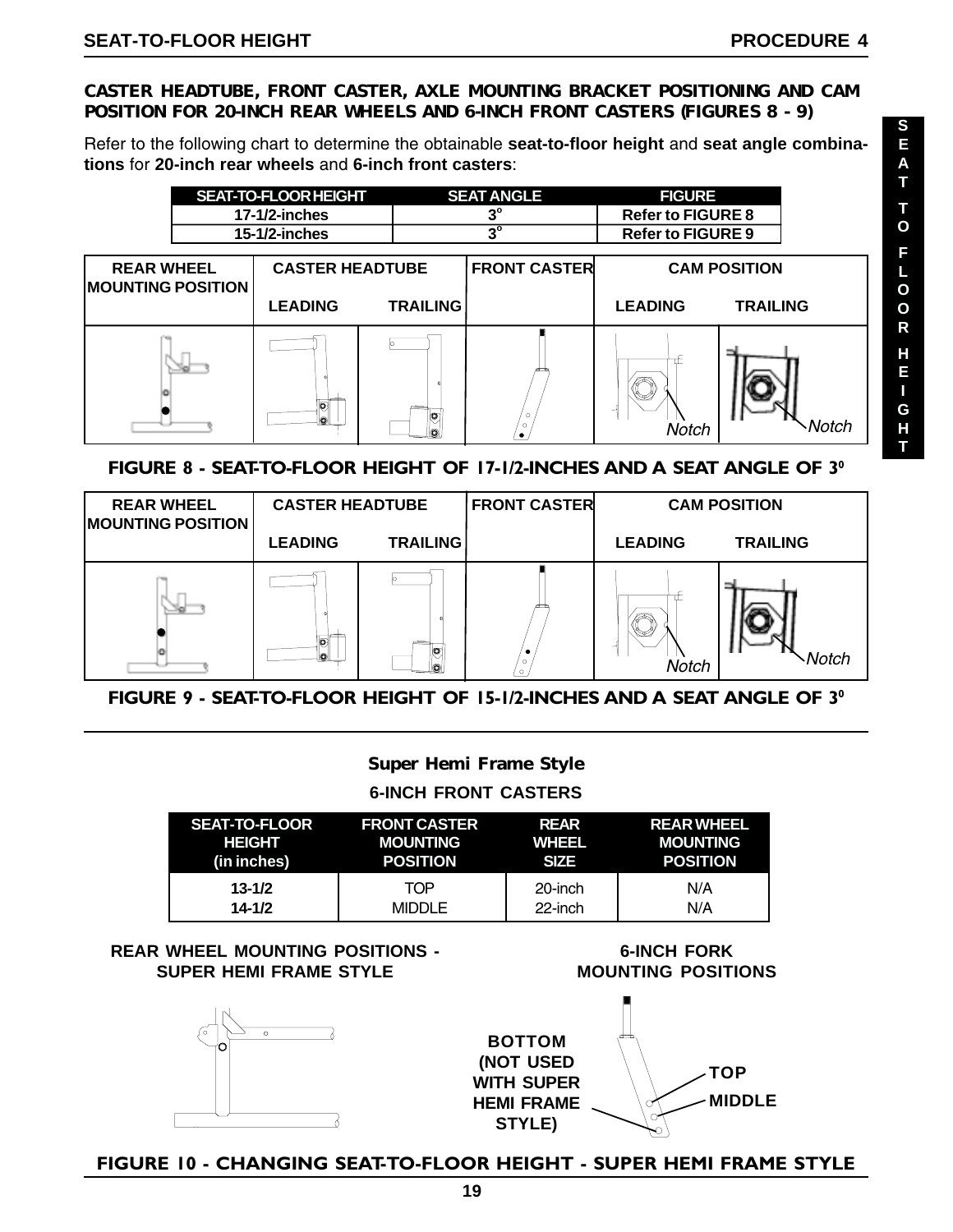#### **Adult/Tall Frame Style**

#### **8-INCH FRONT CASTERS SEAT-TO-FLOOR FRONT CASTER REAR REAR WHEEL HEIGHT MOUNTING WHEEL MOUNTING (in inches) POSITION SIZE POSITION 17-1/2** TOP 24-inch TOP **19-1/2** TOP w/ 2-inch Extension 24-inch MIDDLE<br>**19-1/2** BOTTOM 24-inch MIDDLE **BOTTOM 21-1/2** BOTTOM w/ 2-inch Extension 24-inch BOTTOM

#### **REAR WHEEL MOUNTING POSITIONS - ADULT/TALL FRAME STYLE**

#### **8-INCH FORK MOUNTING POSITIONS**



FIGURE 3 - CHANGING SEAT-TO-FLOOR HEIGHT - ADULT/TALL FRAME STYLES

#### **Recliner Frame Style 8-INCH FRONT CASTERS**

| <b>SEAT-TO-FLOOR</b> | <b>FRONT CASTER</b> | <b>REAR</b> | <b>REAR WHEEL</b> |
|----------------------|---------------------|-------------|-------------------|
| <b>HEIGHT</b>        | <b>MOUNTING</b>     | WHEEL       | <b>MOUNTING</b>   |
| (in inches)          | <b>POSITION</b>     | <b>SIZE</b> | <b>POSITION</b>   |
| $17 - 1/2$           | TOP                 | 20-inch     | N/A               |
| $18 - 1/2$           | <b>MIDDLE</b>       | 22-inch     | N/A               |
| $19 - 1/2$           | <b>BOTTOM</b>       | 24-inch     | N/A               |





#### FIGURE 3 - CHANGING SEAT-TO-FLOOR HEIGHT - RECLINER FRAME STYLE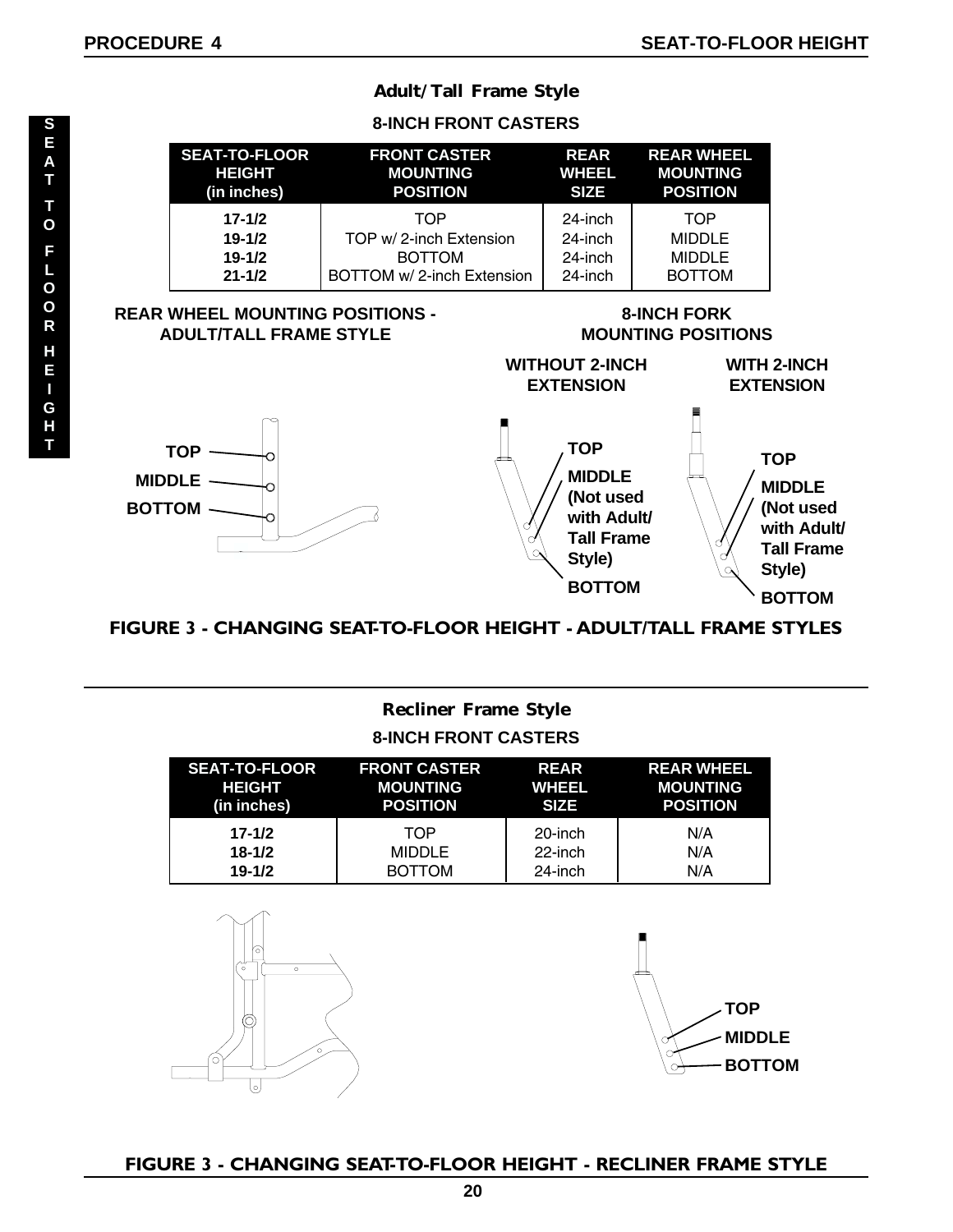**This Procedure Includes the Following:**

**Replacing the Release Handle**

**Adjusting the Tension of the Cable Assembly**

**Replacing the Cable Assembly**

**Disconnecting/Connecting the Lower**

**Cable Assembly**

**Replacing the Threaded Sector**

**Replacing the Locking Rod**

**Replacing the Back Tube**

**Removing/Installing the Spring Lift Mechanism**

**Replacing the Recliner Tube**

**Adjusting the Seat Width**

#### **REPLACING THE RELEASE HANDLE (FIGURE 1)**

NOTE: Refer to Procedure 1 - General Guidelines which include **GENERAL and SPECIFIC WARNINGS** for the 9000SL, 9000XT, 9000XDT, and 9000XT RECLINER.

#### **WARNING**

**ALWAYS make sure that the wheelchair is stable BEFORE using the recliner option.**

**Ensure the spreader bar is attached and secured before using the 9000XT Recliner.**

**LIFT KIT MODELS ONLY - Both spring lift mechanisms MUST be operational BEFORE using the recliner. DO NOT operate the recliner option if only one (1) of the spring lift mechanisms is operational.**

**TO HEALTHCARE PROFESSIONALS/ASSISTANTS:**

**Make sure the occupant of the wheelchair is properly positioned.**

**When returning the occupant of the wheelchair to the full upright position, more body strength will be required for approximately the last twenty (20) degrees of incline (reverse recline). Make sure to use proper body mechanics (use your legs) or seek assistance if necessary to avoid injury.**

**DO NOT attempt to recline or incline the wheelchair back without occupant. Back will raise ABRUPTLY and cause injury. Keep clear when reclining or inclining chair back to avoid injury.**

**ALWAYS engage both wheel locks while reclining or inclining (reverse recline) the wheelchair.**

**Make sure the patient is properly positioned in the wheelchair before reclining or inclining (reverse recline) to maintain maximum stability and safety. Refer to SAFETY/HANDLING section of this manual.**

#### **WARNING (CONTINUED)**

**Before using the recliner option, make sure the antitipper wheel assemblies are in the lowest adjustment hole (adjustment hole closest to the ground/floor.)**

- 1. Rotate the jam nut CLOCKWISE and run the jam nut downward to the bottom of the threads.
- 2. Turn the swivel nut CLOCKWISE and run the swivel nut downward to the top of the jam nut.

NOTE: By turning the swivel nut CLOCKWISE this will push the barrel end of the cable upward.

- 3. Remove the mounting screw and locknut that secure the release handle to the back tube mounting bracket.
- 4. Thread the barrel end of the cable assembly through the larger hole on the existing release handle. See **DE-TAIL "A".**
- 5. Remove the existing release handle.
- 6. Thread the barrel end of cable assembly through larger hole on the **NEW** release handle. See **DETAIL "A".**

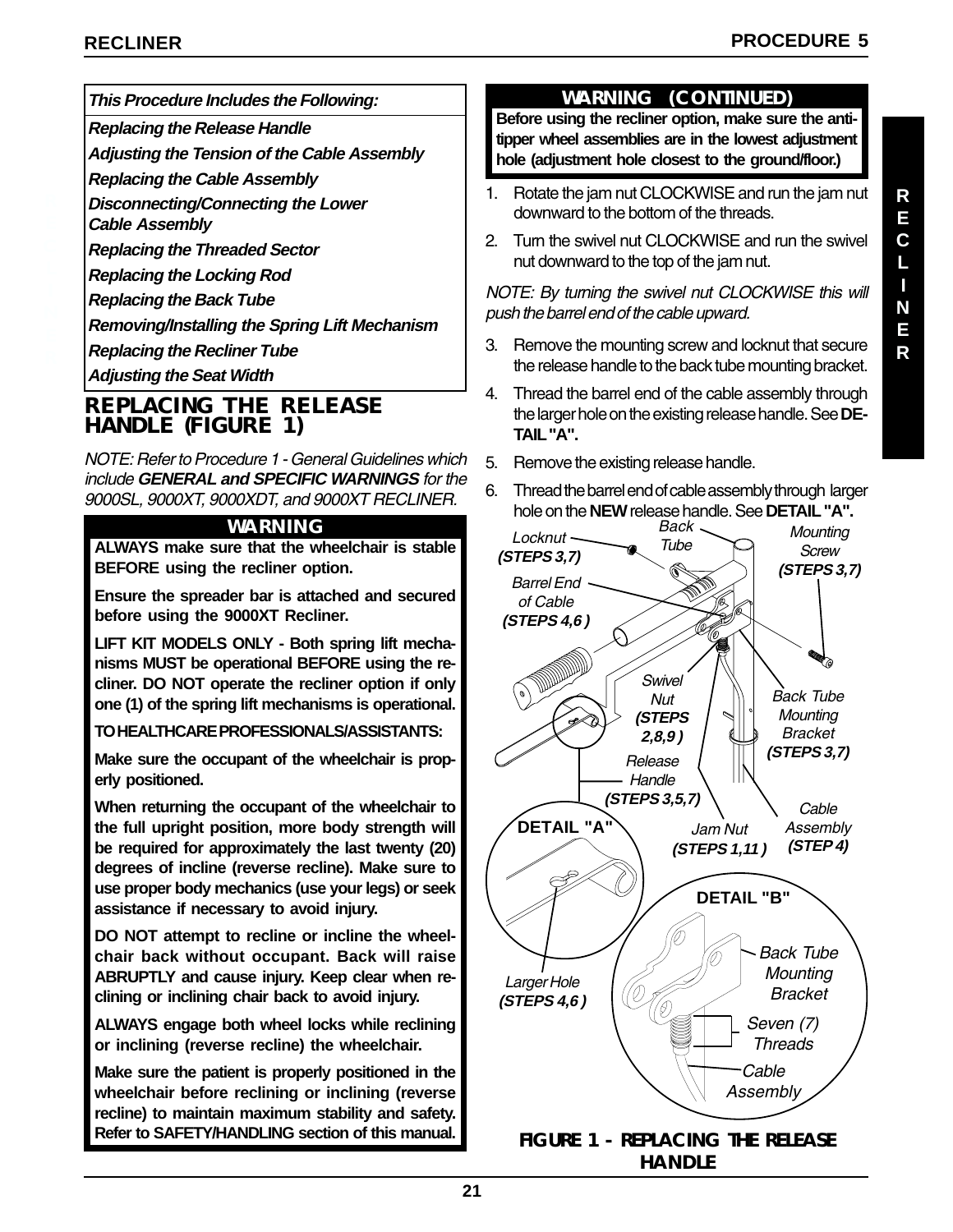#### **R E C L I N E R**

#### **WARNING**

**When securing the release handle to the back tube mounting bracket, DO NOT overtighten the mounting screw. Overtightening the mounting screw will cause the release handle to jam when squeezed and the recline mechanism will not disengage, possibly causing injury to the user and/or assistant or damage to the equipment.**

7. Secure NEW release handle to back tube mounting bracket with existing mounting screw and locknut.

NOTE: Tighten until snug fit. DO NOT overtighten.

8. Rotate the swivel nut COUNTERCLOCKWISE (upward).

NOTE: By turning the swivel nut COUNTERCLOCKWISE this will pull the barrel end of the cable assembly downward creating tension on the release handle.

9. Rotate the jam nut COUNTERCLOCKWISE (upward) directly underneath the swivel nut. Securely tighten.

NOTE: Allow seven (7) threads to be exposed below the jam nut. See **DETAIL "B".**

10. Squeeze release handle and note the amount of play. If release handle is too loose or too tight, refer to **ADJUSTING THE TENSION IN THE CABE AS-SEMBLY** in this procedure of the manual.

#### **ADJUSTING THE TENSION OF THE CABLE ASSEMBLY (FIGURE 2)**

NOTE: Activation of the recline mechanism depends on proper tension of the cable assembly.

NOTE: Proper Tension is defined as the release handle having some resistance when squeezed and is firmly held in place when not activated.

NOTE: If the tension of the cable assembly is:

- **Too Loose (too much play in release handle)** the recline mechanism will not be activated when release handle is squeezed.
- **Too tight (release handle needs more play)**  the release handle will be difficult to squeeze.
- 1. Perform one (1) of the following:
	- A. If there is too much play in the release handle:
		- Rotate the jam nut CLOCKWISE (downward) two (2) to three (3) revolutions.
- Rotate the swivel nut COUNTERCLOCK-WISE (upward) one (1) revolution.
- Rotate the jam nut COUNTERCLOCKWISE (upward) directly underneath the swivel nut. Securely tighten.
- Squeeze release handle and note the amount of play. If necessary, repeat this procedure until play in release handle is at minimum.
- B. If there is not enough play in the release handle:
	- Rotate the jam nut CLOCKWISE (downward) two (2) to three (3) revolutions.
	- **•** Rotate the swivel nut CLOCKWISE (downward) one (1) revolution.
	- Rotate the jam nut COUNTERCLOCKWISE (upward) directly underneath the swivel nut. Securely tighten.
	- Squeeze release handle and note the amount of play. If necessary, repeat this procedure until slight play in release handle occurs.



FIGURE 2 - ADJUSTING THE TENSION OF THE **CABLEASSEMBLY** 

#### **REPLACING THE CABLE ASSEMBLY (FIGURE 3)**

NOTE: Refer to Procedure 1 - General Guidelines which include **GENERAL and SPECIFIC WARNINGS** for the 9000SL, 9000XT, 9000XDT, and 9000XT RECLINER.

1. Cut the tie-wraps that secure the cable assembly to the back tube.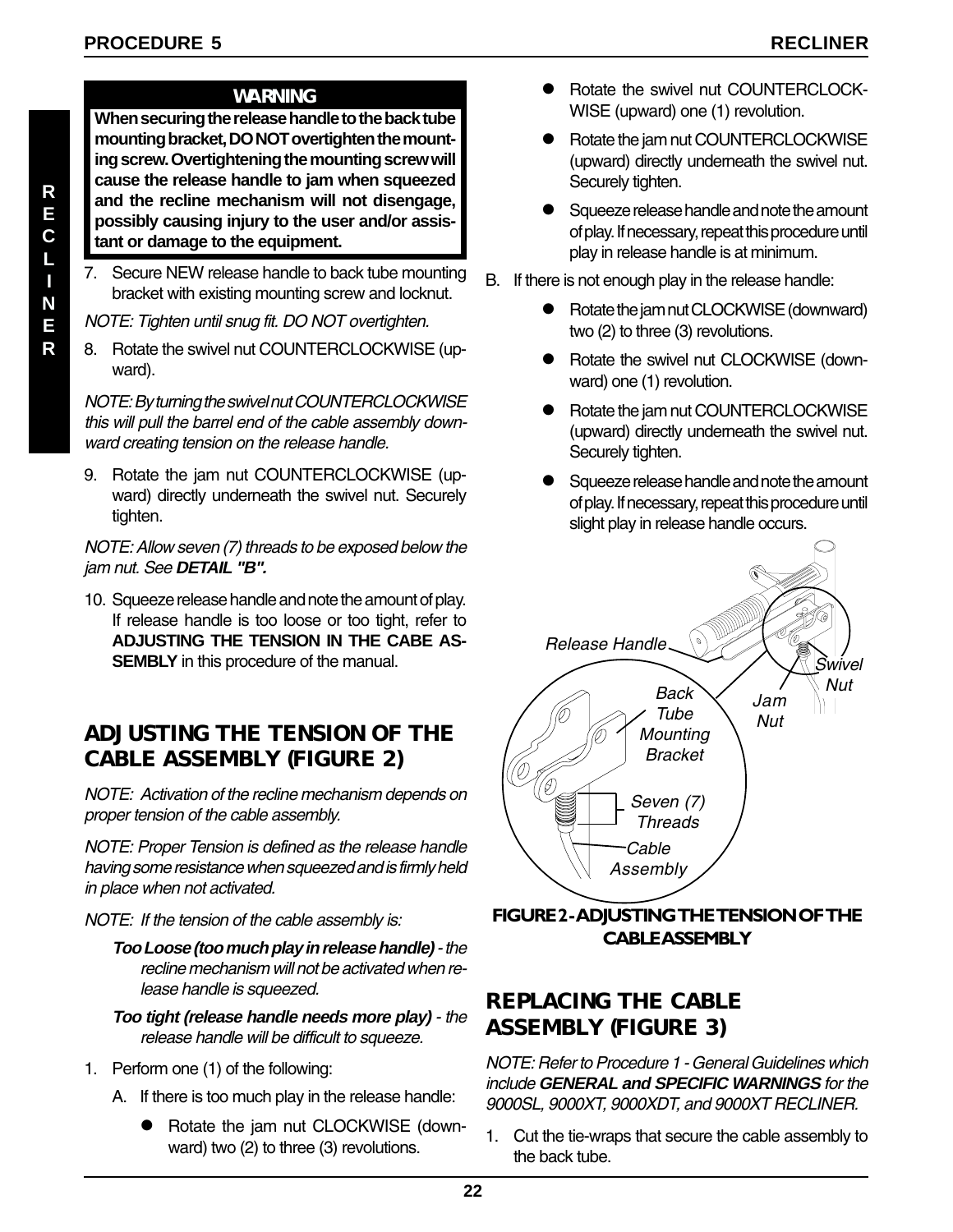- 2. Remove the release handle. Refer to **REPLACING THE RELEASE HANDLE** in this procedure of the manual.
- 3. Disconnect the existing lower cable assembly. Refer to **DISCONNECTING/CONNECTING THE LOWER CABLE ASSEMBLY** in this procedure of the manual.
- 4. Loosen the jam nut, rotate clockwise (downward) and run the jam nut to the bottom of the threads.
- 5. Hold swivel nut in place and unthread cable assembly from swivel nut. To unthread, rotate clockwise.

NOTE: Note the number of revolutions that is required for removal of the existing cable assembly for proper installation of the NEW cable assembly.

- 6. Insert the threaded end of the cable assembly into the existing swivel nut.
- 7. Hold swivel nut and rotate the cable assembly counterclockwise (upward) the number of revolutions noted from **STEP 4**. (approximately ten (10) revolutions)
- 8. Connect the NEW lower cable assembly. Refer to **DISCONNECTING/CONNECTING THE LOWER CABLE ASSEMBLY** in this procedure of the manual.



#### FIGURE 3-REPLACING THE CABLE ASSEMBLY

- 9. Reinstall release handle. Refer to **REPLACING THE RELEASE HANDLE** in this procedure of the manual.
- 10. Secure cable to back tube with **NEW** tie wraps.

#### **DISCONNECTING/CONNECTING THE LOWER CABLE ASSEMBLY (FIGURE 4)**

NOTE: Refer to Procedure 1 - General Guidelines which include **GENERAL and SPECIFIC WARNINGS** for the 9000SL, 9000XT, 9000XDT, and 9000XT RECLINER.

#### **Disconnecting**

1. Remove the U-bolt and two (2) locknuts that secure the housing and support plate to the recliner tube.

#### **Connecting**

1. Lubricate threads of both the threaded sector and the threads of the locking rod (WD-40 $^{\circ}$  or equivalent).

**WD-40 - Registered trademark of the WD-40 Company.**

2. Align threads of threaded sector with exposed threads of locking rod through cut out in recliner tube.

NOTE: Route cable assembly to the inside of the locking rod/recliner tube assembly as shown in **FIGURE 3**.

#### **CAUTION**

**DO NOT route the cable assembly to the outside of the locking rod/recliner tube assembly as it may rub against the tires.**

3. Position U-bolt in middle of support plate.

NOTE: When connecting the lower cable assembly to the recliner tube, the housing must be at  $90^\circ$  to the frame step tube. See **DETAIL "A"** for top view and **FIGURE 2** for side view.

#### **WARNING**

A 90<sup>°</sup> angle must be maintained to provide full con**tact of the threads between the sector and the locking rod - otherwise, injury to the user and/or assistant or damage to the equipment may result.**

#### **CAUTION**

**DO NOT overtighten the locknuts on the U-bolt otherwise, damage to the equipment may result.**

4. Secure support housing/cable assembly and support plate to recliner tube with existing U-bolt and two (2) locknuts. Torque to 4 ft/lbs. (48-inch/pounds)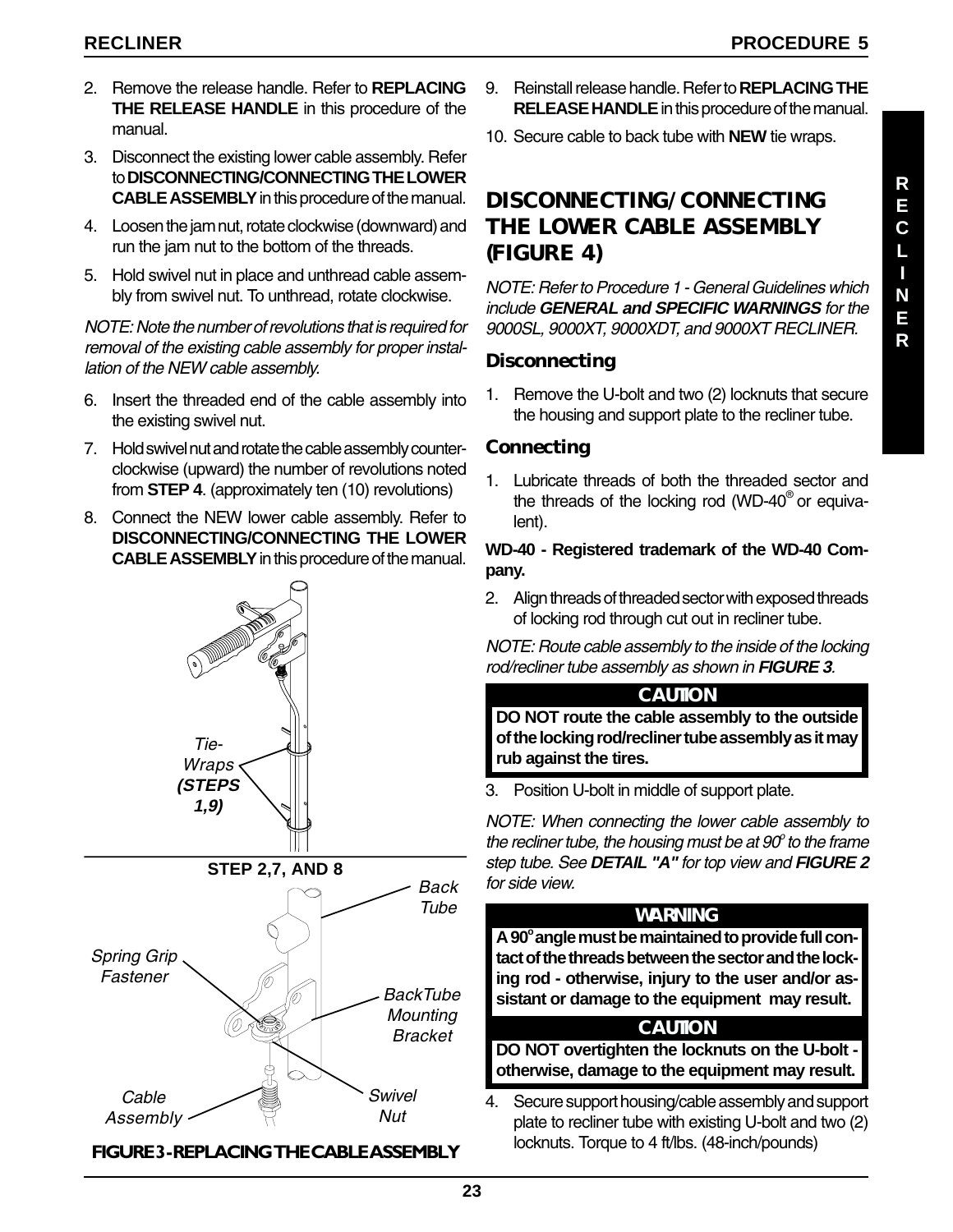

NOTE: Recliner tube is exploded away from lower frame lug for clarity, disassembly is not required.

#### FIGURE 4-DISCONNECTING/CONNECTING THE LOWER CABLE ASSEMBLY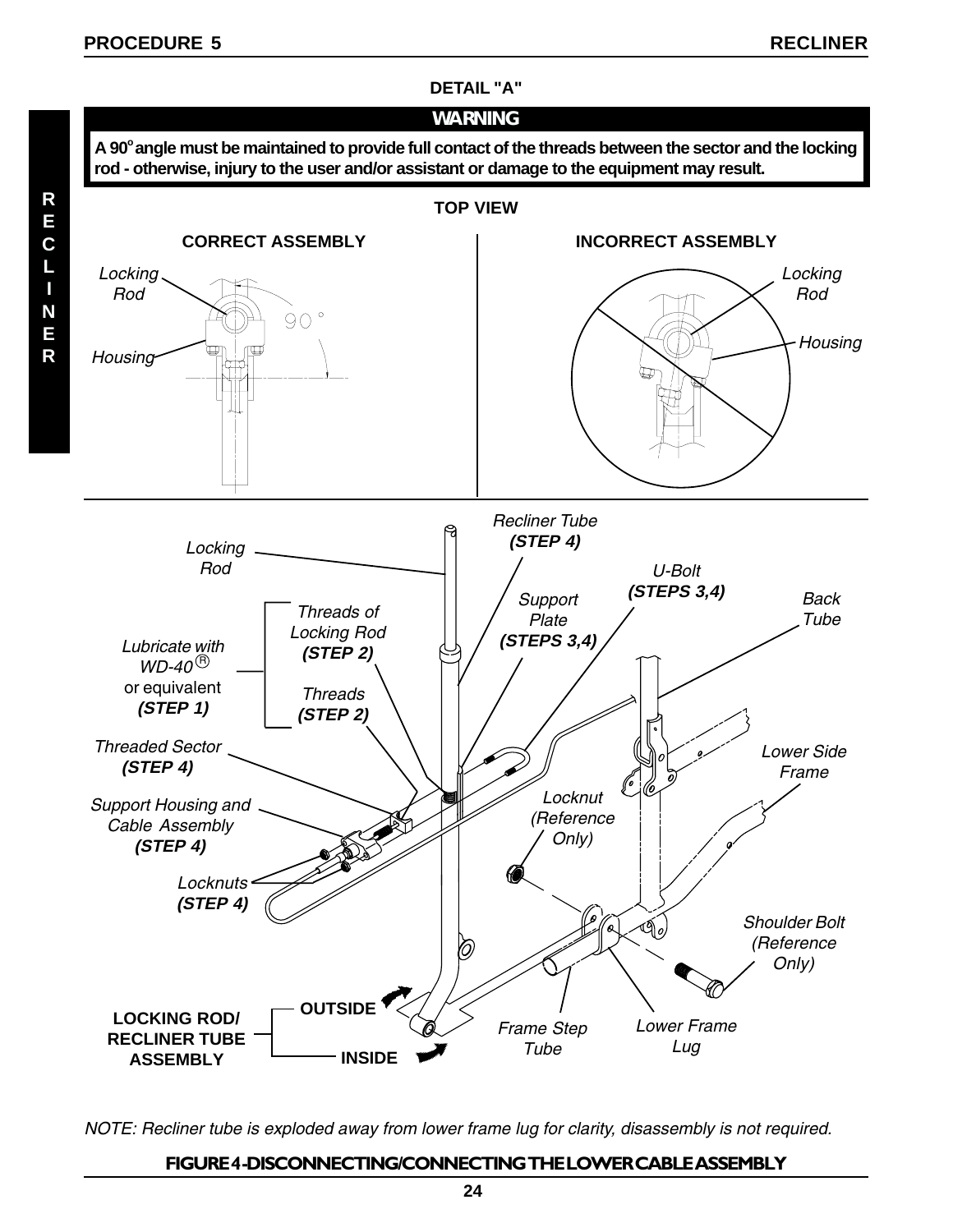#### **REPLACING THE THREADED SECTOR (FIGURE 5)**

NOTE: Refer to Procedure 1 - General Guidelines which include **GENERAL and SPECIFIC WARNINGS** for the 9000SL, 9000XT, 9000XDT, and 9000XT RECLINER.

- 1. Disconnect the lower cable assembly. Refer to **DIS-CONNECTING/CONNECTING THE LOWER CABLE ASSEMBLY** in this procedure of the manual.
- 2. Remove the release handle. Refer to **REPLACING THE RELEASE HANDLE** in this procedure of the manual.
- 3. Thread the barrel end of the cable through the larger hole on the threaded sector.
- 4. Remove existing threaded sector from housing.
- 5. Thread barrel end of cable assembly through large hole in **NEW** threaded sector.
- 6. Position barrel end of cable in smaller hole of NEW threaded sector.
- 7. Reinstall the release handle. Refer to **REPLACING THE RELEASE HANDLE** in this procedure of the manual.
- 8. Squeeze the release handle and verify that the cable is activating the threaded sector.
- 9. If release handle does not activate threaded sector, perform the following:
	- a. Make sure barrel end of cable is positioned in smaller hole of NEW threaded sector.
	- b. Ensure release handle is installed properly, repeat **STEP 7**.
	- c. If release handle still does not activate threaded sector, contact Invacare technical support at the number listed on the back cover.



FIGURE 5-REPLACING THE THREADED SECTOR

10. Connect the lower cable assembly. Refer to **DISCON-NECTING/CONNECTING THE LOWER CABLE ASSEMBLY** in this procedure of the manual.

#### **REPLACING THE LOCKING ROD (FIGURE 6)**

NOTE: Refer to Procedure 1 - General Guidelines which include **GENERAL and SPECIFIC WARNINGS** for the 9000SL, 9000XT, 9000XDT, and 9000XT RECLINER.

- 1. Remove the mounting screw and locknut that secure the locking rod to the back tube mounting bracket.
- 2. Pull locking rod/recliner tube assembly backward.
- 3. Remove anti-rattle from locking rod.
- 4. While holding the locking rod, squeeze release handle.

NOTE: By squeezing the release handle and activating the recline mechanism, the locking rod is released.

- 5. Pull existing locking rod out of recliner tube assembly.
- 6. Install **NEW** locking rod into recliner tube .
- 7. Slide anti-rattle down **NEW** locking rod and position on top of recliner tube.
- 8. Push locking rod/recliner tube assembly forward.
- 9. While squeezing the release handle, align the holes of the locking rod with the holes in the back tube mounting bracket.
- 10. Secure the **NEW** locking rod to the back tube mounting bracket with existing mounting screw and locknut. Securely tighten.

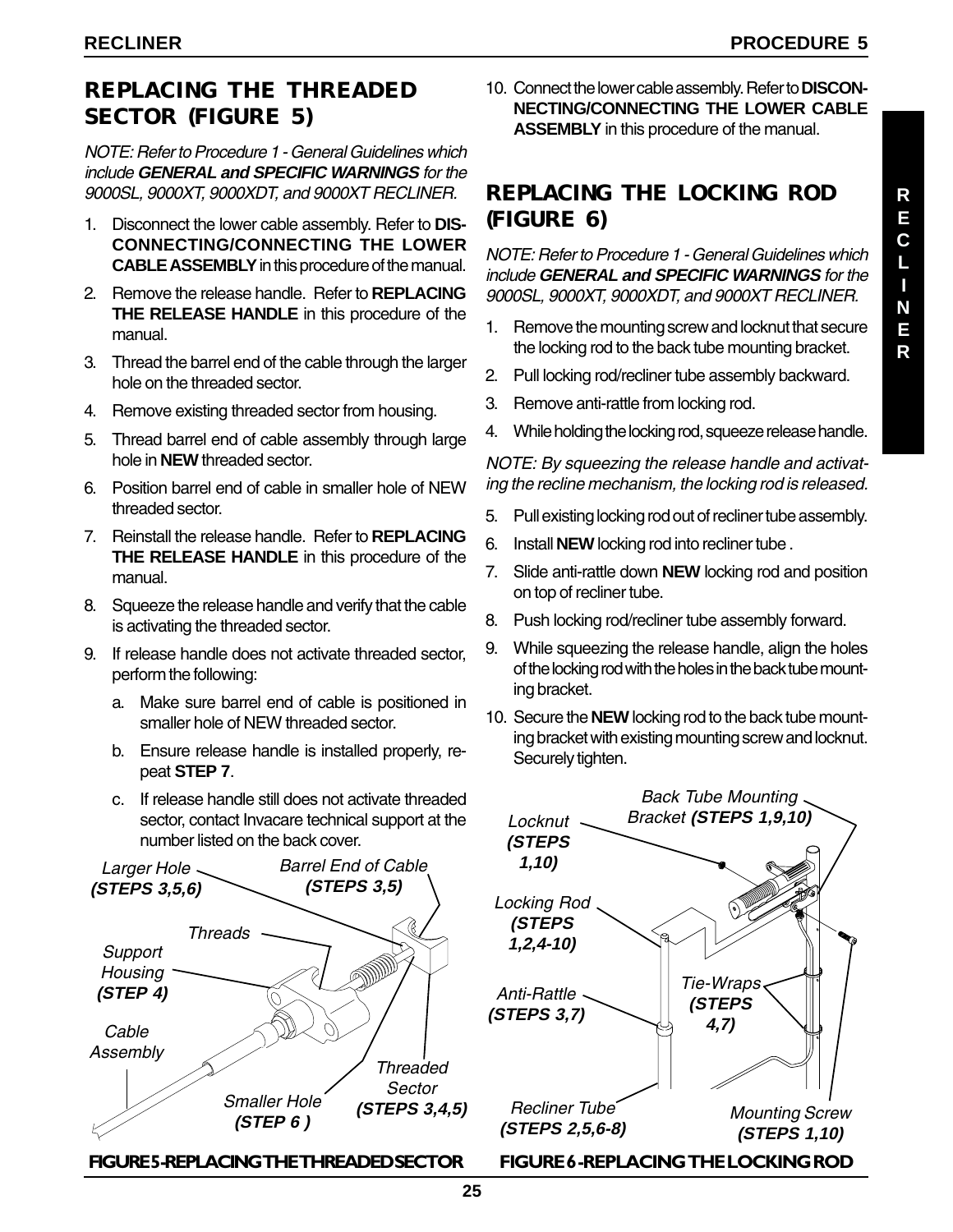#### **REPLACING THE BACK TUBE (FIGURE 7)**

NOTE: Refer to Procedure 1 - General Guidelines which include **GENERAL and SPECIFIC WARNINGS** for the 9000SL, 9000XT, 9000XDT, and 9000XT RECLINER.

- 1. Remove the spreader bar. Refer to **STORING/ REPLACING THE SPREADER BAR** in **PROCE-DURE 10** of the Owner's Manual, part number 1056953.
- 2. Remove the armrests. Refer to **REMOVING/IN-STALLING THE ARMREST** in **PROCEDURE 4** of the Owner's Manual, part number 1056953.
- 3. If applicable, remove the headrest. Refer to **RE-PLACING THE HEADREST/BACK UPHOL-STERY** in **PROCEDURE 10** of the Owner's Manual, part number 1056953.
- 4. Remove the back upholstery. Refer to **REPLAC-ING THE HEADREST/BACK UPHOLSTERY** in **PROCEDURE 10** of the Owner's Manual, part number 1056953.
- 5. If applicable, remove the spring lift mechanism. Refer to **REMOVING/INSTALLING THE SPRING LIFT MECHANISM** in this procedure of the manual.
- 6. Remove the release handle. Refer to **REPLAC-ING THE RELEASE HANDLE** in this procedure of the manual.
- 7. Disconnect the lower cable assembly. Refer to **DIS-CONNECTING/CONNECTING THE LOWER CABLE ASSEMBLY** in this procedure of the manual.
- 8. Remove the mounting screw and locknut that secures the locking rod to the back tube mounting bracket.
- 9. Hold swivel nut in place and unthread cable assembly from swivel nut. To unthread, rotate cable assembly clockwise.

NOTE: Note the number of revolutions that is required for removal of the cable assembly for proper reinstallation.

- 10. Remove the mounting screw and locknut that secures the back tube to the clevis bracket.
- 11. Secure NEW back tube to clevis bracket with existing mounting screw and locknut. Securely tighten.
- 12. Insert the threaded end of the cable assembly into the NEW swivel nut.
- 13. Hold swivel nut and rotate the cable assembly **COUNTER-CLOCKWISE** the number of revolutions noted from **STEP 4**. (approximately ten (10) revolutions)
- 14. Secure the locking rod to the back tube mounting bracket with the existing mounting screw and locknut. Securely tighten.
- 15. Connect the NEW lower cable assembly. Refer to **DISCONNECTING/CONNECTING THE LOWER CABLE ASSEMBLY** in this procedure of the manual.
- 16. Reinstall the release handle. Refer to **REPLAC-ING THE RELEASE HANDLE** in this procedure of the manual.
- 17. If applicable, reinstall the spring lift mechanism. Refer to **REMOVING/INSTALLING THE SPRING LIFT MECHANISM** in this procedure of the manual.



#### FIGURE 7 - REPLACING THE BACK TUBE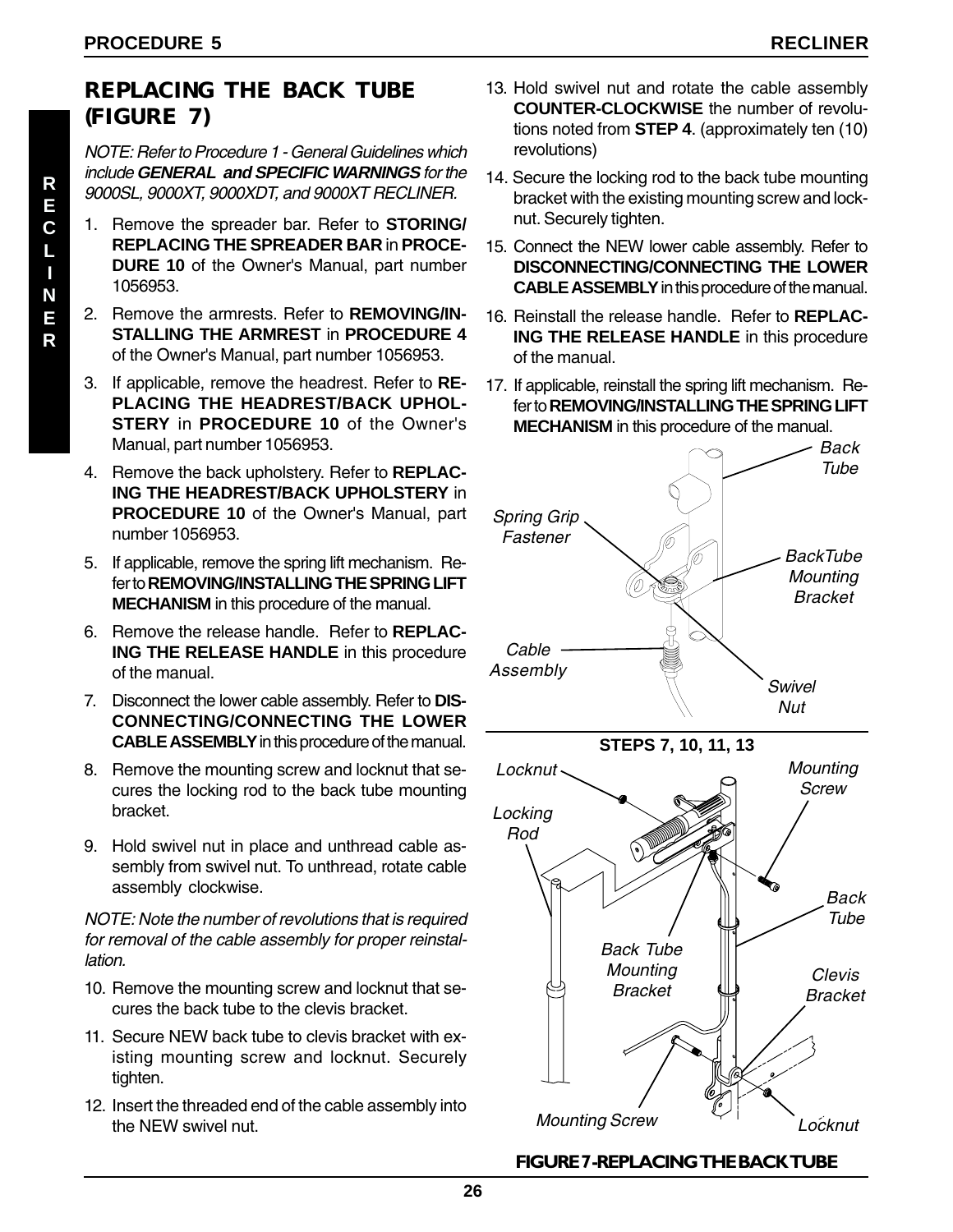- 18. Reinstall the back upholstery. Refer to **REPLAC-ING THE HEADREST/BACK UPHOLSTERY** in **PROCEDURE 10** of the Owner's Manual, part number 1056953.
- 19 .Reinstall the armrest. Refer to **REMOVING/IN-STALLING THE ARMREST** in **PROCEDURE 4** of the Owner's Manual, part number 1056953.
- 20. If applicable, reinstall the headrest. Refer to **REPLAC-ING THE HEADREST/BACK UPHOLSTERY** in **PROCEDURE 10** of the Owner's Manual, part number 1056953.
- 21. Reinstall the spreader bar. Refer to **STORING/RE-PLACING THE SPREADER BAR** in **PROCEDURE 10** of the Owner's Manual, part number 1056953.

#### **REMOVING/INSTALLING THE SPRING LIFT MECHANISM (FIGURE 8)**

#### **Removing**

NOTE: Refer to Procedure 1 - General Guidelines which include **GENERAL and SPECIFIC WARNINGS** for the 9000SL, 9000XT, 9000XDT, and 9000XT RECLINER.

1. Recline the wheelchair exposing the two (2) holes on either side of the spring lift mechanism.

NOTE: Before removing the spring lift mechansim, a retaining clip must be installed to prevent the spring lift mechanism from compressing. The retaining clip, part number 1021688, can be purchased from Invacare at the number listed on the back cover.

- 2. Position one (1) end of the retainer clip in each of the holes.
- 3. Return chair to upright postiion until top portion of lift mechanism rests on the retaining clip.
- 4. Remove the locknut that secures the top of the spring lift mechanism to the wheelchair frame.
- 5. Remove the mounting screw, spacer, and locknut that secures the bottom of the spring lift mechanism to the wheelchair frame.
- 6. Remove existing spring lift mechanism.

#### **Installing**

NOTE: If installing a NEW spring lift mechanism, assembly is shipped with retaining clip attached.

#### **CAUTION**

**DO NOT remove the retaining clip before the spring lift mechanism is secured to the wheelchair. If the retaining clip is removed, the spring lift mechanism will compress. This will make the spring lift mechanism unusable.**

- 1. Install spring lift mechanism.
- 2. Install the mounting screw, spacer, and locknut that secures the bottom of the spring lift mechanism to the wheelchair frame.
- 3. Install the locknut that secures the top of the spring lift mechanism to the wheelchair frame.

#### **CAUTION**

**DO NOT overtighten the attaching hardware of the lift mechanism- otherwise damage may occur.**

- 4. Tigthten both locknuts from **STEPS 2-3** until one (1) to two (2) full threads are exposed.
- 5. Remove retaining clip.

NOTE:If retaining clip does not remove, contact Invacare technical support at the number listed on the back cover.

6. Return wheelchair to normal position.



#### **FIGURE 8 - REMOVING/INSTALLING THE SPRING LIFT MECHANISM**

**R**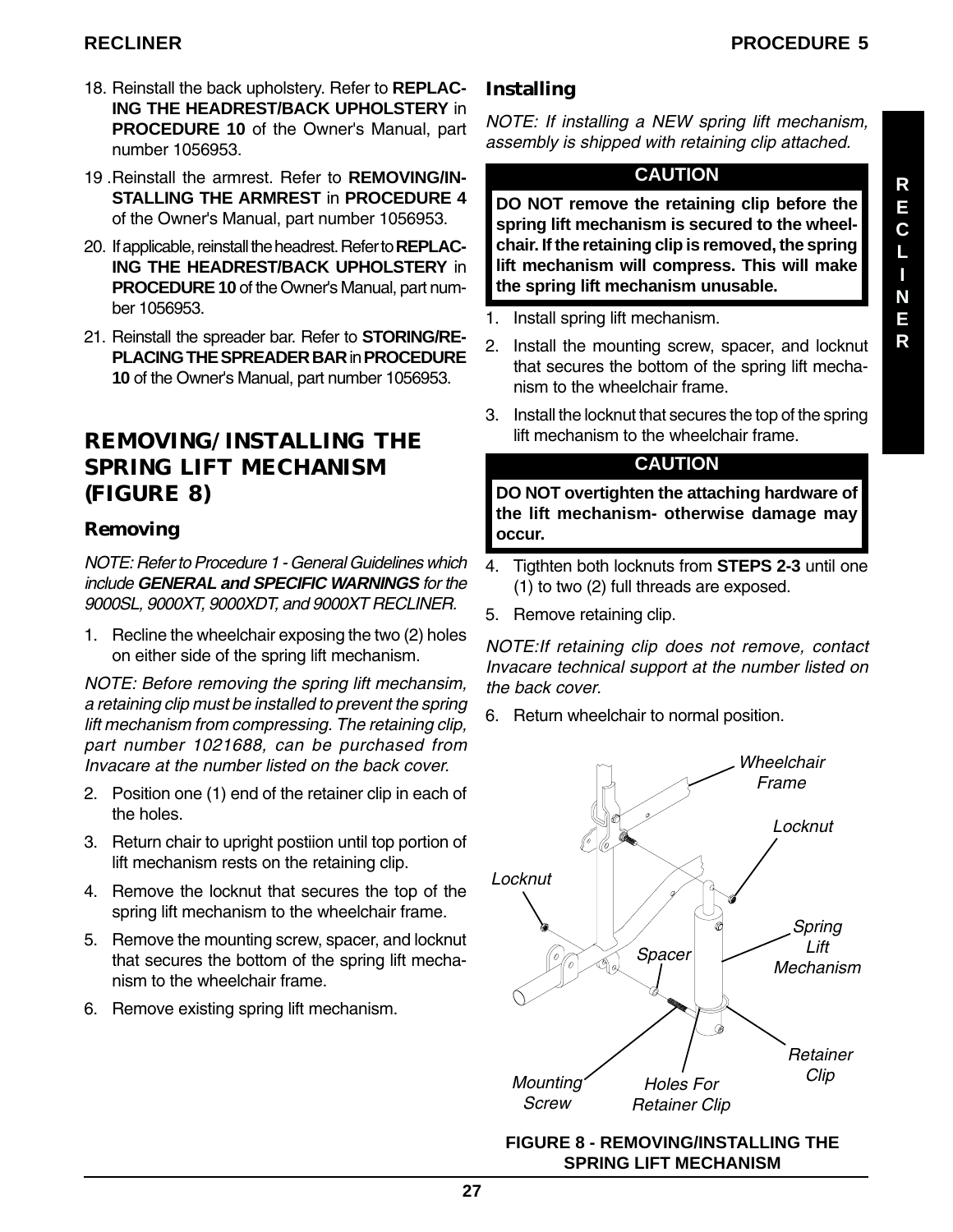#### **REPLACING THE RECLINER TUBE (FIGURE 9)**

- 1. Remove the mounting screw and locknut that secure the locking rod to the back tube mounting bracket.
- 2. Slide anti-rattle up and off of locking rod.
- 3. If applicable, perform the following:
	- a. Loosen the bolt and locknut that secure the attendant operated wheel lock to the recliner tube.
	- b. Slide the attendant operated wheel lock up and off of the locking rod.
- 4. Disconnect the lower cable assembly. Refer to **DIS-CONNECTING/CONNECTING THE LOWER CABLE ASSEMBLY** in this procedure of the manual.
- 5. Remove locking rod from existing recliner tube.
- 6. Remove the rear wheel. Refer to **REMOVING/IN-STALLING THE REAR WHEELS** in **PROCEDURE 10** of the Owner's Manual, part number 1056953.
- 7. Remove the shoulder bolt and locknut that secure the lower portion of the recliner tube to the wheelchair frame.
- 8. Secure lower poriton of the NEW recliner tube to wheelchair frame with existing shoulder bolt and locknut. Securely tighten.
- 9. Install exisitng locking rod into NEW recliner tube.
- 10. If applicable, perform the following:
	- a. Slide the NEW attendant operated wheel lock down locking rod and onto the recliner tube.
	- b. Position the attendant operated wheel lock above the cutout in the recliner tube and tighten the bolt and locknut.
- 11. Reposition the anti-rattle onto the recliner tube.
- 12. Resecure the locking rod to the back tube mounting bracket with the existing mounting screw and locknut. Securely tighten.
- 13. Reconnect lower cable assembly. Refer to **DISCON-NECTING/CONNECTING THE LOWER CABLE ASSEMBLY** in this procedure of the manual.
- 14. Reinstall the rear wheel. Refer to **REMOVING/IN-STALLING THE REAR WHEELS** in **PROCEDURE 10** of the Owner's Manual, part number 1056953.
- 15. If applciable, adjust the attendant operated wheel lock. Refer to **USING/ADJUSTING THE WHEEL LOCKS** in **PROCEDURE 10** of the Owner's Manual, part number 1056953.



**FIGURE 9 - REPLACING THE RECLINER TUBE**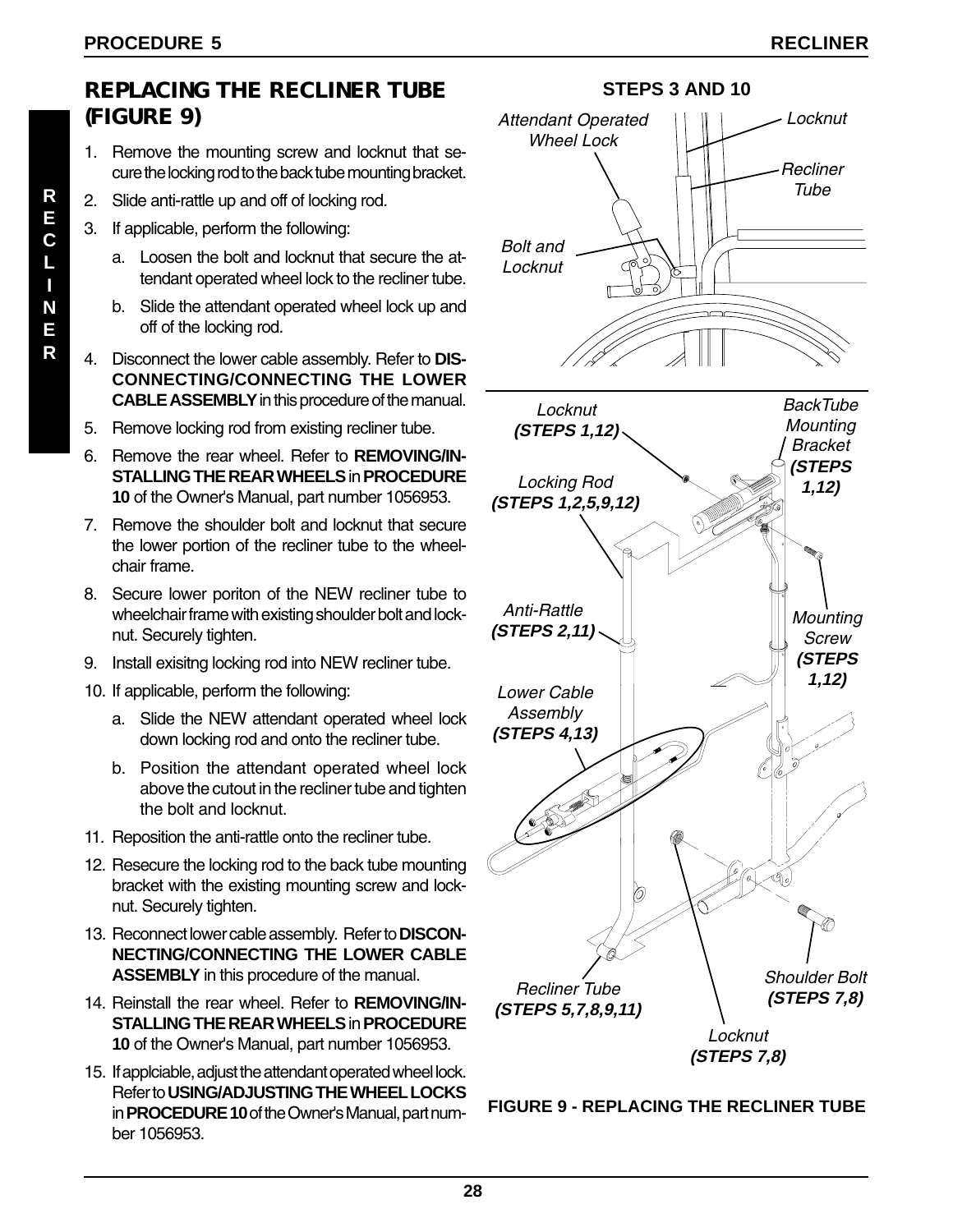#### **ADJUSTING THE SEAT WIDTH (FIGURE 10)**

NOTE: Refer to Procedure 1 - General Guidelines which include **GENERAL and SPECIFIC WARNINGS** for the 9000SL, 9000XT, 9000XDT, and 9000XT RECLINER.

- NOTE: When adjusting the seat width of the wheelchair, the back and seat upholstery, and spreader bar MUST be changed. If applicable, the headrest pillow and headrest upholstery MUST be changed as well.
- 1. If applicable, remove the headrest pillow. Refer to **REPLACING THE HEADREST PILLOW** in the **PROCEDURE 10** of the Owner's Manual, part number 1056953.
- 2. If applicable, remove the headrest upholstery. Refer to **REPLACING THE HEADREST/BACK UPHOL-STERY** in the **PROCEDURE 10** of the Owner's Manual, part number 1056953.
- 3. Remove the spreader bar. Refer to **STORING/RE-PLACING THE SPREADER BAR** in the **PROCE-DURE 10** of the Owner's Manual, part number 1056953.
- 4. Remove the existing back and seat upholstery from the wheelchair. Refer to **REPLACING THE HEAD-REST/BACK UPHOLSTERY** in **PROCEDURE 10** and **REPLACING THE SEAT UPHOLSTERY** in **PROCEDURE 6** of the Owner's Manual, part number 1056953.
- 5. Remove the button screws and locknuts that secure the two (2) pivot links to the wheelchair frame and crossbraces.
- 6. Remove the two (2) button screws, locknuts and crossbrace saddle that secures the bottom of the crossbrace to the wheelchair frame. Repeat for other crossbrace.
- 7. Remove the hex screw, coved washers, washers and locknut that secure the two (2) crossbraces together. See **DETAIL "B"**.

NOTE: Note the orientation of the coved washers, washers and locknut for assembling the **NEW** crossbraces. See **DETAIL "B"**.

- 8. Assemble the two (2) **NEW** crossbraces together with the existing hex screw, coved washers, washers and locknut. Securely tighten. Refer to **DETAIL "B"** for hardware orientation.
- 9. Determine the correct pivot link and mounting hole to use with the desired seat width. See chart below.





- 10. Secure the pivot link to the crossbraces and wheelchair frame with the four (4) button screws and locknuts. Securely tighten.
- 11. Reinstall the two (2) button screws, locknuts and crossbrace saddle that secures the bottom of the **NEW** crossbrace to the wheelchair frame. Repeat for opposite crossbrace. Securely tighten.

NOTE: Position crossbrace saddle on wheelchair frame using the washer on the underside of the wheelchair frame as a reference. See **DETAIL "A"** for proper positioning of the crossbrace saddle.

12. Install the new back and seat upholstery onto the wheelchair. Refer to **REPLACING THE HEADREST/ BACK UPHOLSTERY** in the **PROCEDURE 10** and **REPLACING THE SEAT UPHOLSTERY** in **PRO-CEDURE 6** of the Owner's Manual, part number 1056953.

NOTE: There are three (3) lengths of spreader bars. One for each of the following groupings:14-inch wide chairs,16- 19-inch wide chairs, and 20, 22-inch wide chairs. All spreader bars install in the same manner.

- 13. Install the correct length spreader bar for the desired chair width. Refer to **STORING/REPLACING THE SPREADER BAR** in the **PROCEDURE 10** of the Owner's Manual, part number 1056953.
- 14. If applicable, reinstall the headrest upholstery. Refer to **REPLACING THE HEADREST/BACK UPHOL-STERY** in the **PROCEDURE 10** of the Owner's Manual, part number 1056953.
- 15. If applicable, reinstall the headrest pillow. Refer to **REPLACING THE HEADREST PILLOW** in the **PROCEDURE 10** of the Owner's Manual, part number 1056953.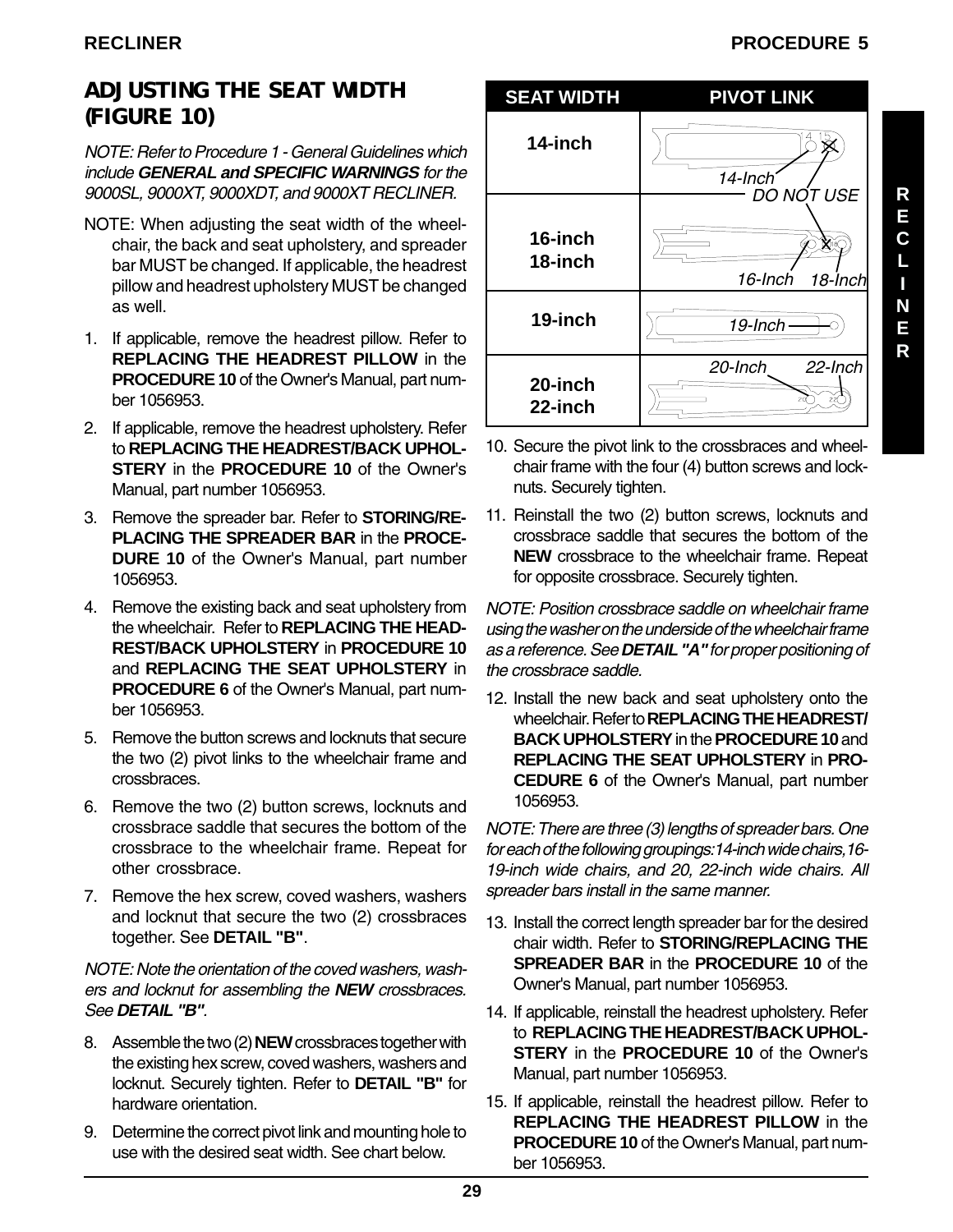

**FIGURE 10 - ADJUSTING THE SEAT WIDTH**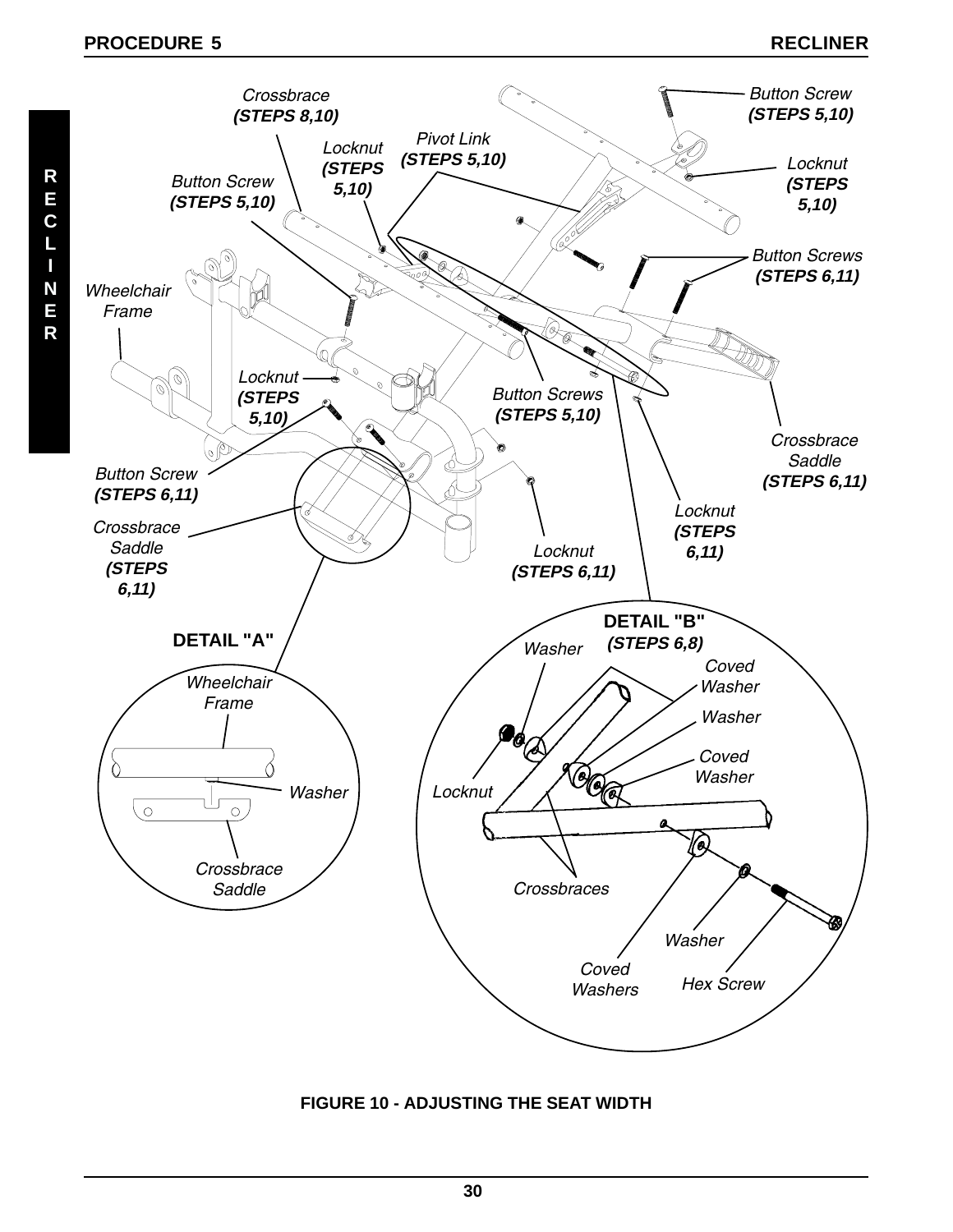### **LIMITED WARRANTY**

**PLEASE NOTE: THE WARRANTY BELOW HAS BEEN DRAFTED TO COMPLY WITH FEDERAL LAW APPLICABLE TO PRODUCTS MANUFACTURED AFTER JULY 4, 1975.**

**This warranty is extended only to the original purchaser/user of our products.**

**This warranty gives you specific legal rights and you may also have other legal rights which vary from state to state.**

**Invacare warrants its product to be free from defects in materials and workmanship for a period of one (1) year from date of purchase (including the spring lift mechanisms for the recliners). The side frames and crossmembers are warranted for the lifetime of the original purchaser/users. If within such warranty period any such product shall be proven to be defective, such product shall be repaired or replaced, at Invacare's option. This warranty does not include any labor or shipping charges incurred in replacement part installation or repair of any such product. Invacare's sole obligation and your exclusive remedy under this warranty shall be limited to such repair and/or replacement.**

**For warranty service, please contact the dealer from whom you purchased your Invacare product. In the event you do not receive satisfactory warranty service, please write directly to Invacare at the address on back cover. Provide dealer's name, address, the product model number, date of purchase, indicate nature of the defect and, if the product is serialized, indicate the serial number. Do not return products to our factory without our prior consent.**

**LIMITATIONS AND EXCLUSIONS: THE FOREGOING WARRANTY SHALL NOT APPLY TO SERIAL NUMBERED PRODUCTS IF THE SERIAL NUMBER HAS BEEN REMOVED OR DEFACED, PROD-UCTS SUBJECTED TO NEGLIGENCE, ACCIDENT, IMPROPER OPERATION, MAINTENANCE OR STORAGE, PRODUCTS MODIFIED WITHOUT INVACARE'S EXPRESS WRITTEN CONSENT INCLUD-ING, BUT NOT LIMITED TO, MODIFICATION THROUGH THE USE OF UNAUTHORIZED PARTS OR ATTACHMENTS; PRODUCTS DAMAGED BY REASON OF REPAIRS MADE TO ANY COMPONENT WITHOUT THE SPECIFIC CONSENT OF INVACARE, OR TO A PRODUCT DAMAGED BY CIRCUM-STANCES BEYOND INVACARE'S CONTROL, AND SUCH EVALUATION WILL BE SOLELY DETER-MINED BY INVACARE. THE WARRANTY SHALL NOT APPLY TO PROBLEMS ARISING FROM NOR-MAL WEAR OR FAILURE TO ADHERE TO THE FOLLOWING INSTRUCTIONS.**

**THE FOREGOING WARRANTY IS EXCLUSIVE AND IN LIEU OF ALL OTHER EXPRESS WARRAN-TIES. IMPLIED WARRANTIES, IF ANY, INCLUDING THE IMPLIED WARRANTIES OF MERCHANT-ABILITY AND FITNESS FOR A PARTICULAR PURPOSE, SHALL NOT EXTEND BEYOND THE DURA-TION OF THE EXPRESSED WARRANTY PROVIDED HEREIN AND THE REMEDY FOR VIOLATIONS OF ANY IMPLIED WARRANTY SHALL BE LIMITED TO REPAIR OR REPLACEMENT OF THE DEFEC-TIVE PRODUCT PURSUANT TO THE TERMS CONTAINED HEREIN. INVACARE SHALL NOT BE LIABLE FOR ANY CONSEQUENTIAL OR INCIDENTAL DAMAGES WHATSOEVER.**

**THIS WARRANTY SHALL BE EXTENDED TO COMPLY WITH STATE/PROVINCIAL LAWS AND RE-QUIREMENTS.**